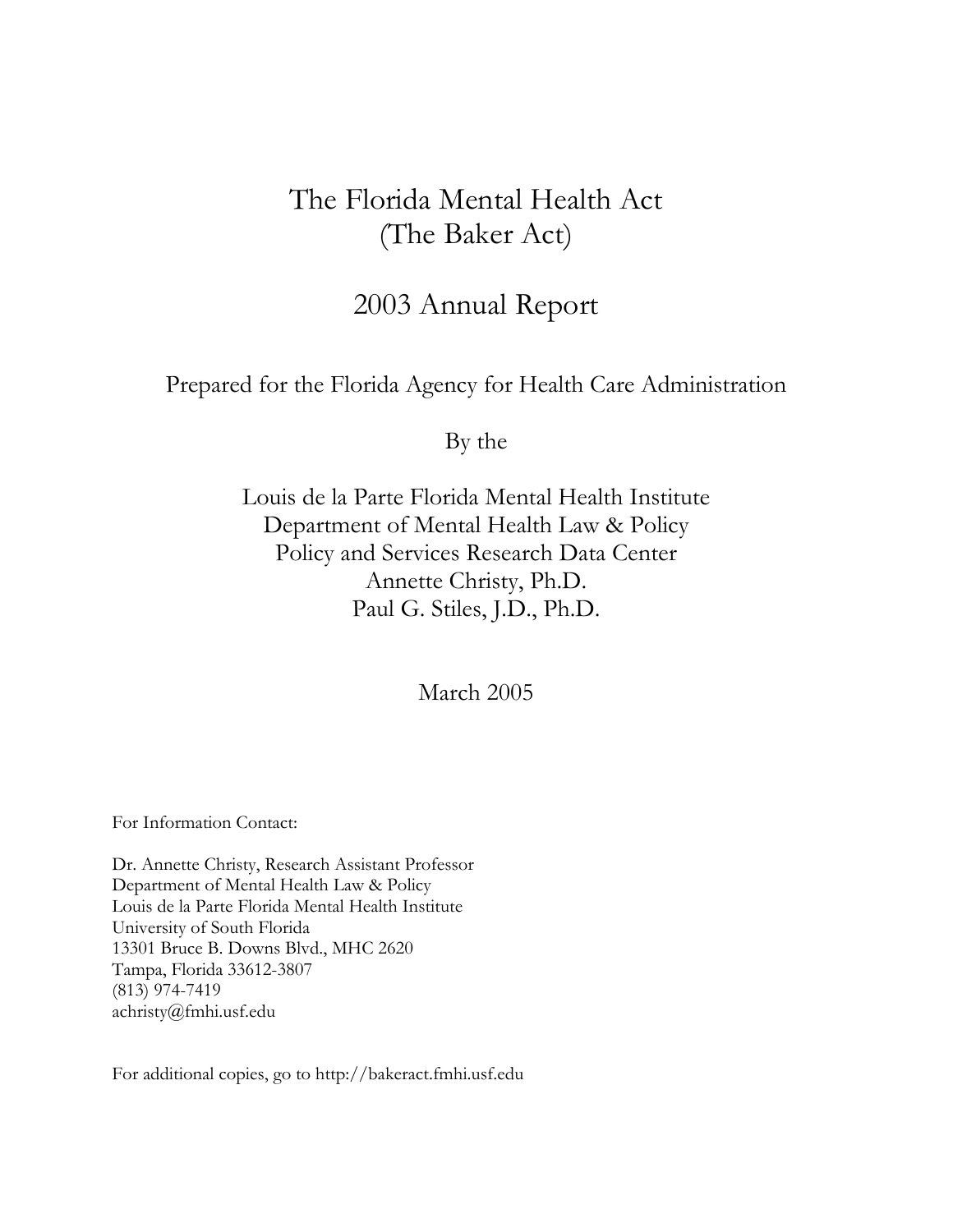# TABLE OF CONTENTS

| Appendix: Department of Children and Family Services District Map 17 |  |
|----------------------------------------------------------------------|--|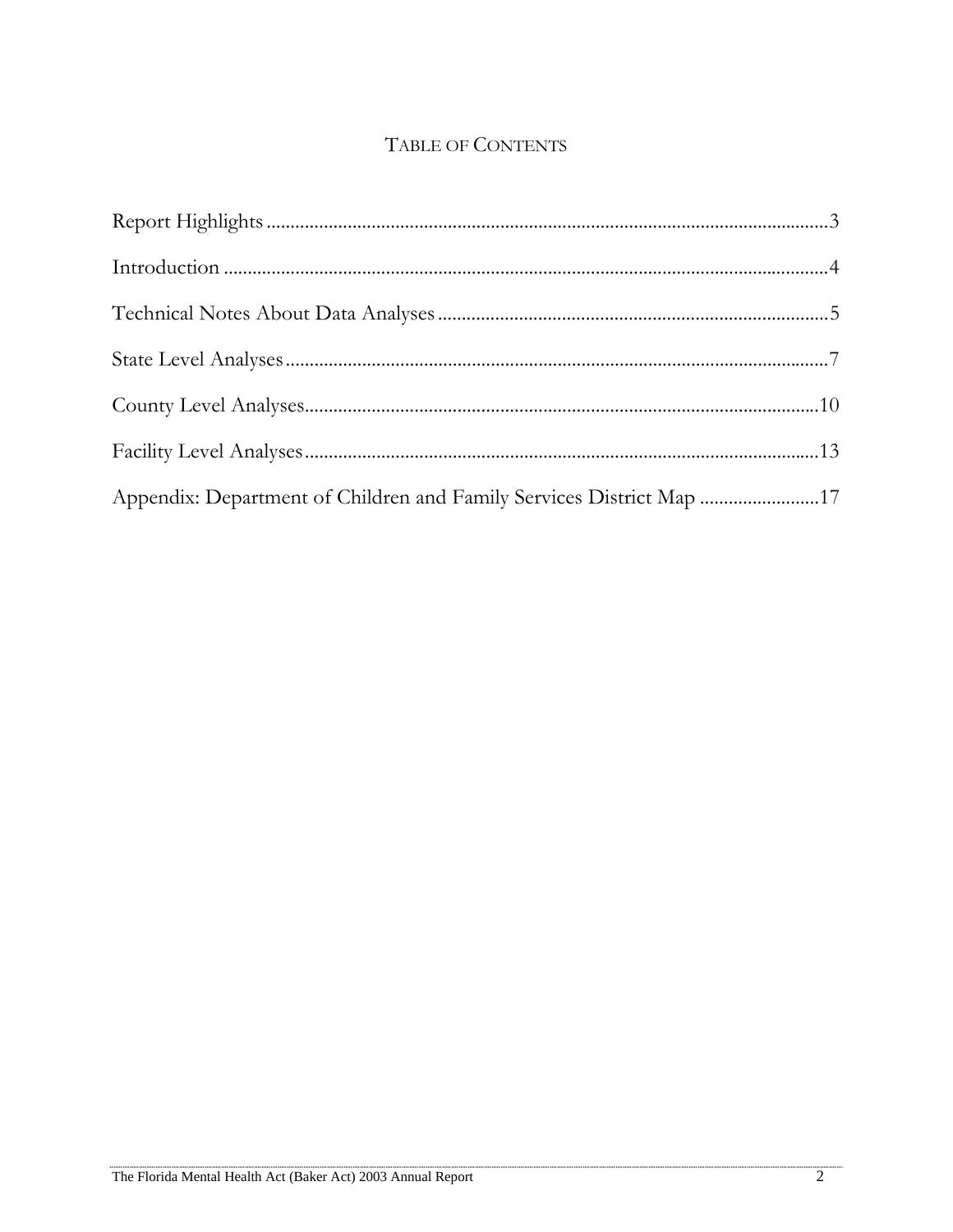## **Report Highlights**

- The Baker Act Reporting Center at the Louis de la Parte Florida Mental Health Institute received and entered data from forms documenting 109,682 involuntary examinations initiated in calendar year 2003. Data were analyzed from 104,600 forms for exams in 2003 after the removal of duplicate forms from the analysis.
- The number of initiations has increased each year, from 69,235 in 1997 to 109,682 in 2003. This is an increase of 58% over this period. During this same time period, estimates based on U.S. Census data indicate that the Florida population has increased 17%.
- There were at least 75,521 people with Baker Act exams initiated in 2003.
- Eighteen percent of these people had more than one Baker Act initiation in 2003 (range 2 to 50 exams).
- The majority of Baker Act initiations were completed by mental health professionals  $(51\%)$ , followed by law enforcement officials  $(45\%)$  and judges  $(4\%)$ .
- The most common evidence type indicated was "harm only" (72% of those with harm as an evidence type), followed by "neglect only" (17%), and "both neglect and harm"  $(6\%)$ .
- The median age of individuals subject to Baker Act initiation was 37 years, with almost 16% of initiations for individuals 17 years and younger and slightly over 9% of initiations for individuals 65 years and older.
- Gender was almost equally divided, with 52% of examinations for males and 48% for females.
- The majority of individuals were White (73%), with the remaining individuals being Black/African-American (18%), Hispanic (7%), Asian (<1%) and other (1%).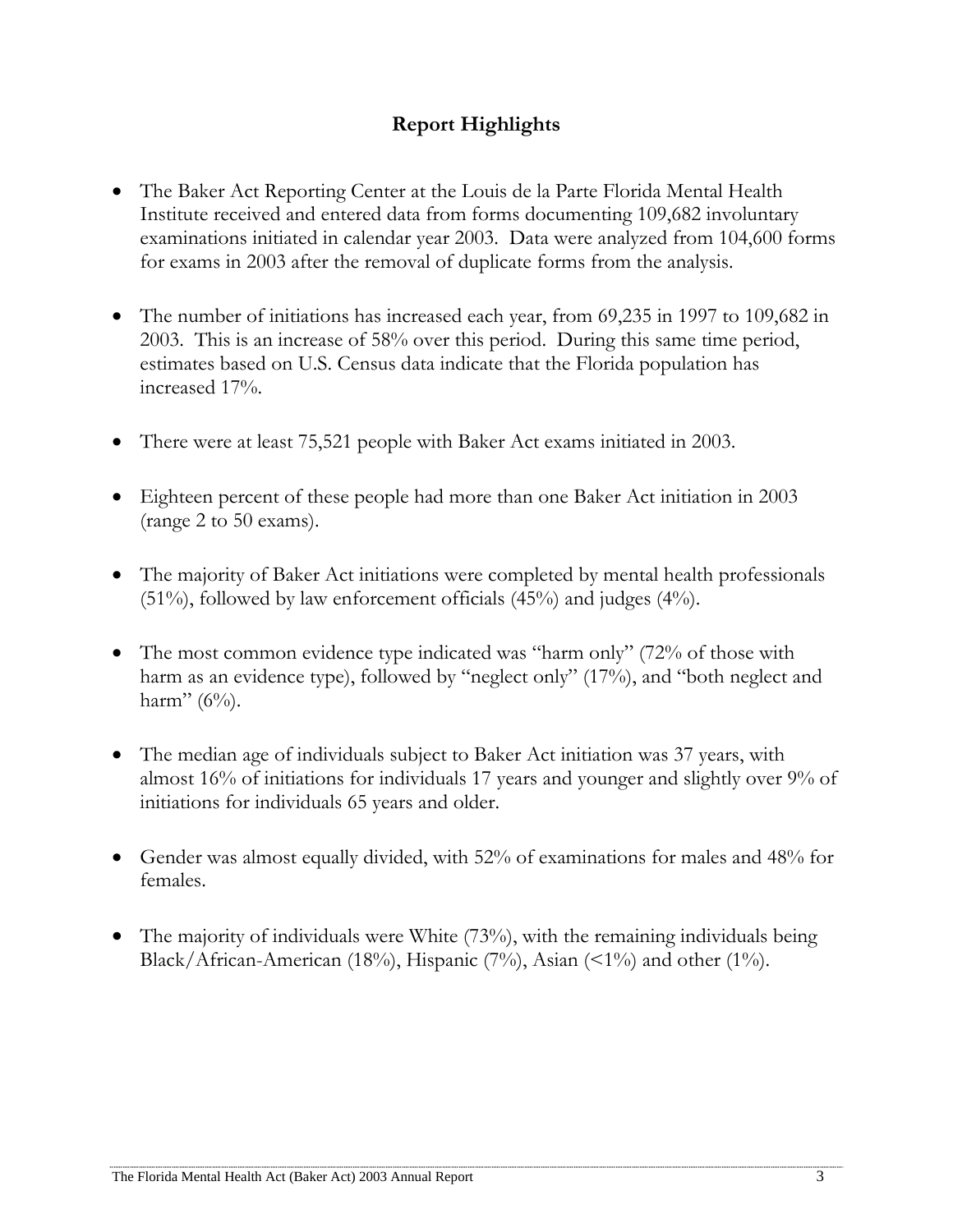#### INTRODUCTION

In 1971, the Florida Legislature enacted the Florida Mental Health Act, a comprehensive revision of the state's mental health commitment laws. The law has been referred to widely as the "Baker Act" in honor of Maxine Baker, the former state representative from Miami who sponsored the Act. Since the Baker Act became effective in 1972, multiple legislative amendments have been enacted to protect individuals' civil and due process rights.

A substantial reform of the law occurred in the 1996 Florida legislative session. The 1996 reforms included greater protection for persons on voluntary and involuntary status, strengthening of informed consent and guardian advocacy provisions, and expanded notice requirements and provisions for suspension and withdrawal of receiving and treatment facility designations. The substantial protection provided by the Baker Act helps to ensure that such intrusive and restrictive treatment is used appropriately to promote positive outcomes.

One provision in the revised law requires all receiving facilities to send a copy of every involuntary examination initiation form (*i.e.*, reports of law enforcement officers, certificates of mental health professionals and court issued ex-parte orders) to the Florida Agency for Health Care Administration (AHCA) on the next working day after the person arrived at the facility (Section 394.463 F.S.). The Policy and Services Research Data Center at the Louis de la Parte Florida Mental Health Institute has agreed to serve as the repository of these forms, and to carry out the data entry and analytic functions for the AHCA.

Section 394.463 F.S. also requires AHCA to submit an annual report to the Department of Children and Families, the President of the Senate, the Speaker of the House of Representatives, and the minority leaders of the Senate and House of Representatives. This is the seventh Annual Report under the revised provisions and addresses initiation forms for examinations initiated from January 1, 2003 through December 31, 2003, with some additional analyses of data received from January 1, 2000 through December 31, 2003.

Understanding what the data are not is as important as understanding what they are as they relate to policy decisions made from these data. The data analyzed for this report are from initiation forms received. However, a certain percentage of individuals for whom forms were received were never admitted to the Baker Act receiving facilities because, for example, they were not found to meet criteria. The data also do not allow for a determination of what occurred after the initial examination. The data cannot tell us how long individuals stayed at the facility and if so whether they continued on a voluntary or involuntary basis. Also, the Baker Act Reporting Center does not receive data on involuntary placement. Involuntary placements can be up to six months in length per order. (Due to statutory changes that took effect in January 2005 the BA Reporting Center is currently receiving involuntary inpatient and involuntary outpatient placement orders on behalf of the AHCA). Therefore, the data in this report do NOT speak to involuntary placement – only examination. Finally, there is anecdotal evidence to suggest that some people who have a Baker Act initiation spend some or all of the up to 72 hours of their Baker Act initiation at non-receiving facilities subsequent to being medically cleared. The Baker Act Reporting Center does not receive forms for these initiations of individuals who are never transferred to a Baker Act receiving facility after being medically cleared because only receiving facilities are required to submit forms.

Data for calendar year 2003 were analyzed at the state, county and facility levels, and are presented in this report. For additional information about the Baker Act and the Reporting Center, please visit the FMHI website at [http://bakeract.fmhi.usf.edu](http://bakeract.fmhi.usf.edu/).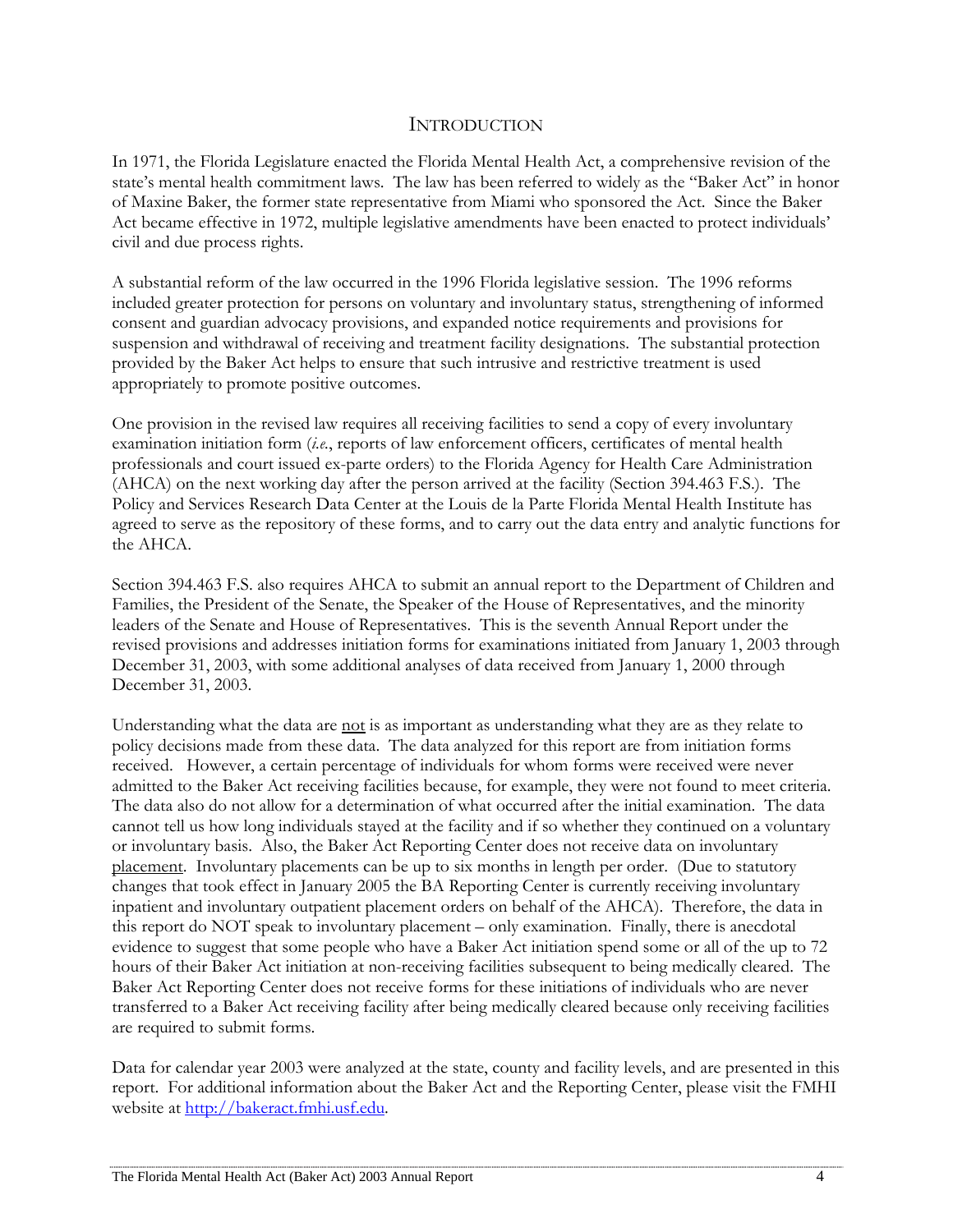### TECHNICAL NOTES ABOUT DATA ANALYSES

Forms were received to document **109,682** involuntary examinations conducted in calendar year 2003. Less than one percent of forms received in calendar year 2003 were missing the date of examination initiation ( $n = 778$ ). Data from these forms were not included in the analyses because the year of exam could not be determined. However, the small percentage they represent of the total means that this does not impact the results.

Duplicate forms were defined as any forms with the same social security number on cover sheets attached to initiation forms dated on the same day or within three (3) days of each other. Given that the Baker Act allows for a maximum of 72-hours to conduct the involuntary examination, forms initiated within three days of each other are likely to be for the same initiation or episode of care. Five percent ( $n = 5,082$ ) of forms for exams initiated in 2003 were identified as duplicates and taken out of the analyses.

There were data for **104,600** examinations initiated in 2003 analyzed for this report (after taking out data for forms that were missing the date of initiation and/or were identified as duplicates).

Some percentages may not sum to 100% due to rounding.

There are also technical nuances to variables having to do with counties, which are important to consider when interpreting the analyses presented in this report. There are three county data elements in the Baker Act Data:

#### **1. County of Initiation**

The county in which the Baker Act examination was initiated, which may be different from the county of the Baker Act receiving facility at which the individual is examined.

#### **2. County of Facility**

The county in which the Baker Act receiving facility is located.

#### **3. County Residence of the Individual Examined**

The county in which the person who is examined lives (from the cover sheet).

In many cases the county of initiation is the same as the county of the facility, which is the same as the county of residence for the person being examined. Our experience is that for many analyses the county used for purposes of categorization does not affect the results significantly. However, there may be circumstances in which the county of analysis used makes a difference in the results. For example, there are situations where facilities are located close to county lines, making it more likely that out of county individuals will have examinations at these facilities. There are some arrangements within Department of Children and Families Districts and even across districts that relate to the movement of individuals within the system that can affect how information is interpreted.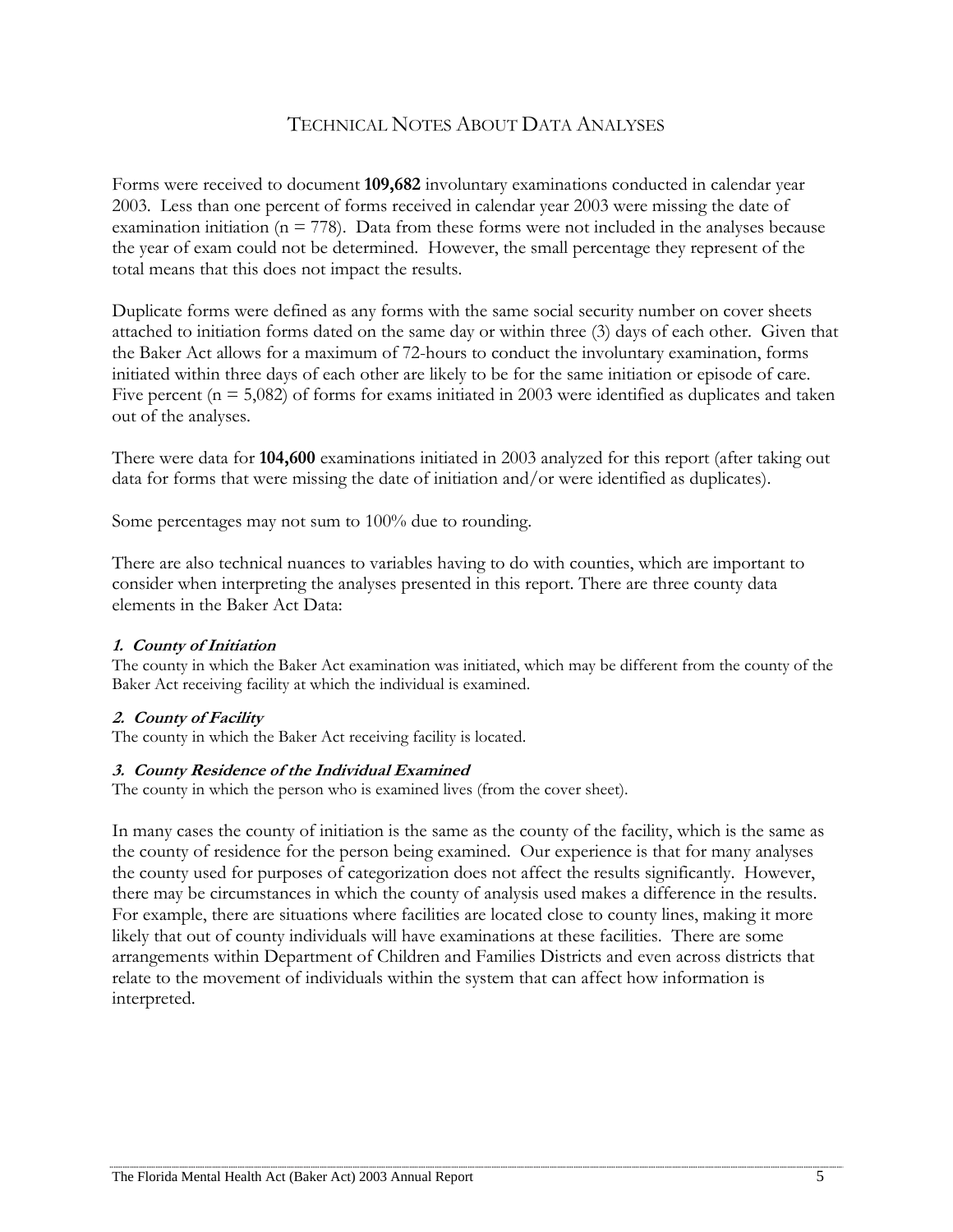While law enforcement and the forms from judges designate the county, the mental health professional form does NOT ask the individual completing the form to indicate the county in which theinitiation takes place.<sup>1</sup> Therefore, in some prior analyses we have used the county of the facility as a proxy for the county of initiation for mental health professional forms. This means that in these analyses counties that do not have a Baker Act receiving facility will not show any mental health professional initiated examinations, although some may actually be initiated by mental health professionals in that county. This is, in part, an artifact of the lack of a field to indicate county on the mental health professional form (so that mental health professionals who initiate an examination in a county with no facility will have the county designated as the county of the facility – not the actual county of initiation). Such nuances need to be considered when making statements about trends in the data and policy decisions based upon the data.

Also, the county of residence of the individual examined is missing for a small percentage of records. This is because a small number of forms are sent in with no cover sheet, while others do not provide this information.

**In sum, careful attention should be paid to these nuances when policy decisions or policy statements are being based on the information in this report or prior reports. There are additional nuances to the data that are beyond the scope of this report, but that may be relevant to certain uses of the information in the report. This is especially true if the issue focuses on a specific locality. Staff at the Baker Act Reporting Center are available to discuss these issues for those in need of additional consultation.** 

Unlike prior annual reports, the county of residence of the person examined was used for all analyses that required categorization according to county

 $\overline{\phantom{a}}$ 

<span id="page-5-0"></span><sup>1</sup> This has been addressed with a form change that will take effect in 2005 that has added this variable to the mental health professional initiation (BA52) form.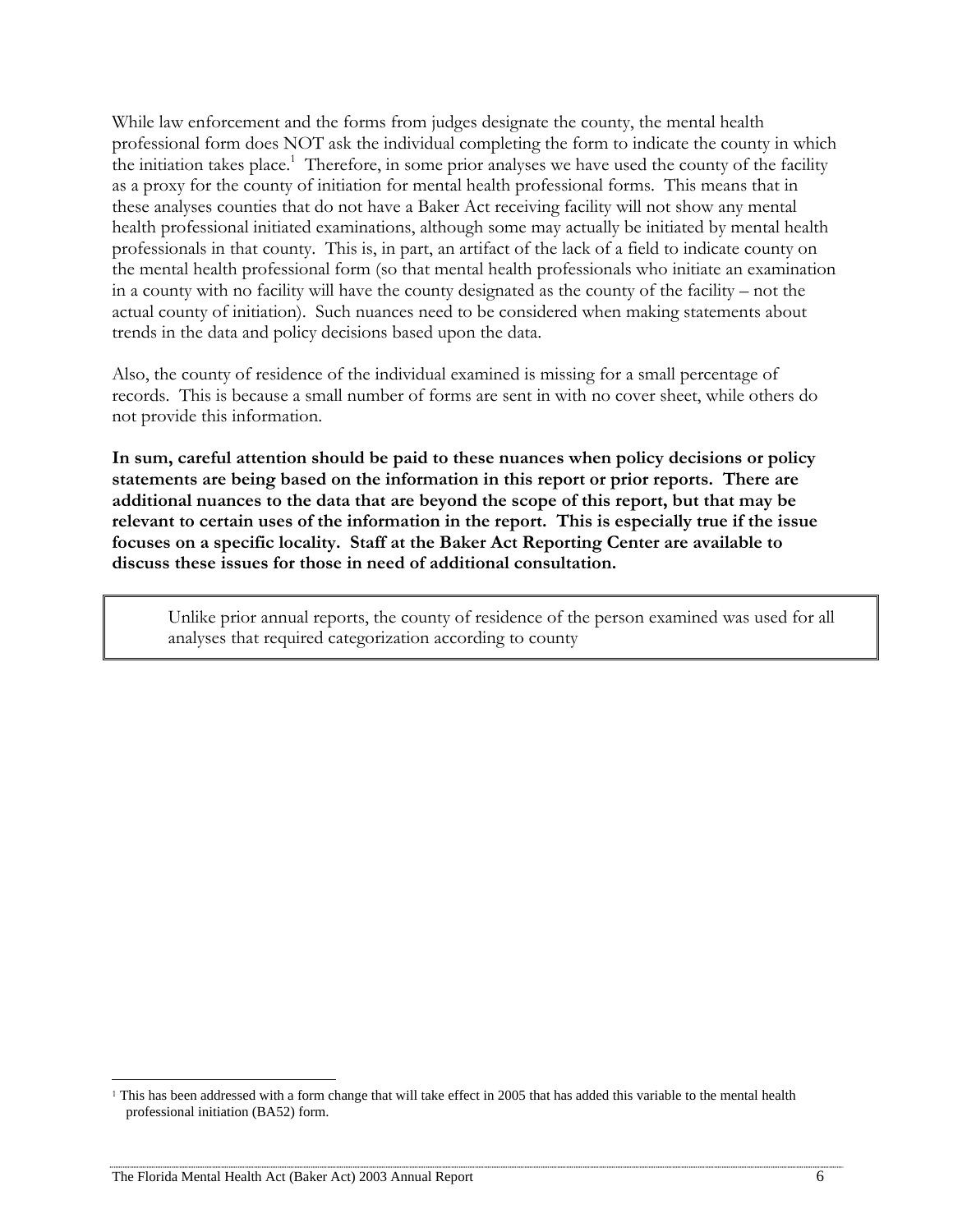#### STATE LEVEL ANALYSES

The number of forms received at the BA Reporting Center has increased each year, with a 58% increase in the number of forms (i.e., examinations) from 1997 to 2003.





|  | Count of Initiations by Calendar Year          |                                                 |
|--|------------------------------------------------|-------------------------------------------------|
|  | 2003: 109,682                                  | 1999: 77,159                                    |
|  | 2002: 104,564                                  | 1998: 73,900                                    |
|  | 2001: 94,784                                   | 1997: 69,235                                    |
|  | 2000: 83,285                                   |                                                 |
|  | These increases may indicate an increase in    |                                                 |
|  |                                                | involuntary examinations overall, could reflect |
|  | better reporting by receiving facilities, or a |                                                 |
|  | combination of these two factors.              |                                                 |
|  |                                                |                                                 |

As discussed in the Technical Section, analyses were conducted on the **104,600** unduplicated forms received from identified Baker Act Receiving Facilities.

Initiation can be done by authorized mental health professionals, law enforcement officers, or by a circuit judge. The majority of initiation forms were completed by mental health professionals  $(53,412 \text{ or } 51\%)$ , followed by law enforcement officials  $(47,471 \text{ or } 45\%)$ , and judges  $(3,713 \text{ or } 4\%)$ , as presented in Figure 2. These are identical percentages to year 2002 data and similar to analyses of data from prior years.



 $\overline{\phantom{a}}$ 



The majority of mental health professional initiations were by physicians (86%), followed by licensed clinical social workers (8%), psychologists (3%), and psychiatric nurses (2%).

<span id="page-6-0"></span><sup>&</sup>lt;sup>2</sup> These numbers are slightly different from those in reports from prior years because in the past we have reported the number of forms received per year as opposed to the number of forms for examinations in each year. These counts are very close in number. The negative of using the number of forms received in a year is that in each year a small percentage of forms for the prior year are received. The negative of using the number of forms for examinations actually conducted each year is that a small percentage of forms are missing this date (so are not counted). However, these are very fine points related to the data that do not change the overall pattern as can be seen in the number in forms received in each year compared to the numbers in Figure 1.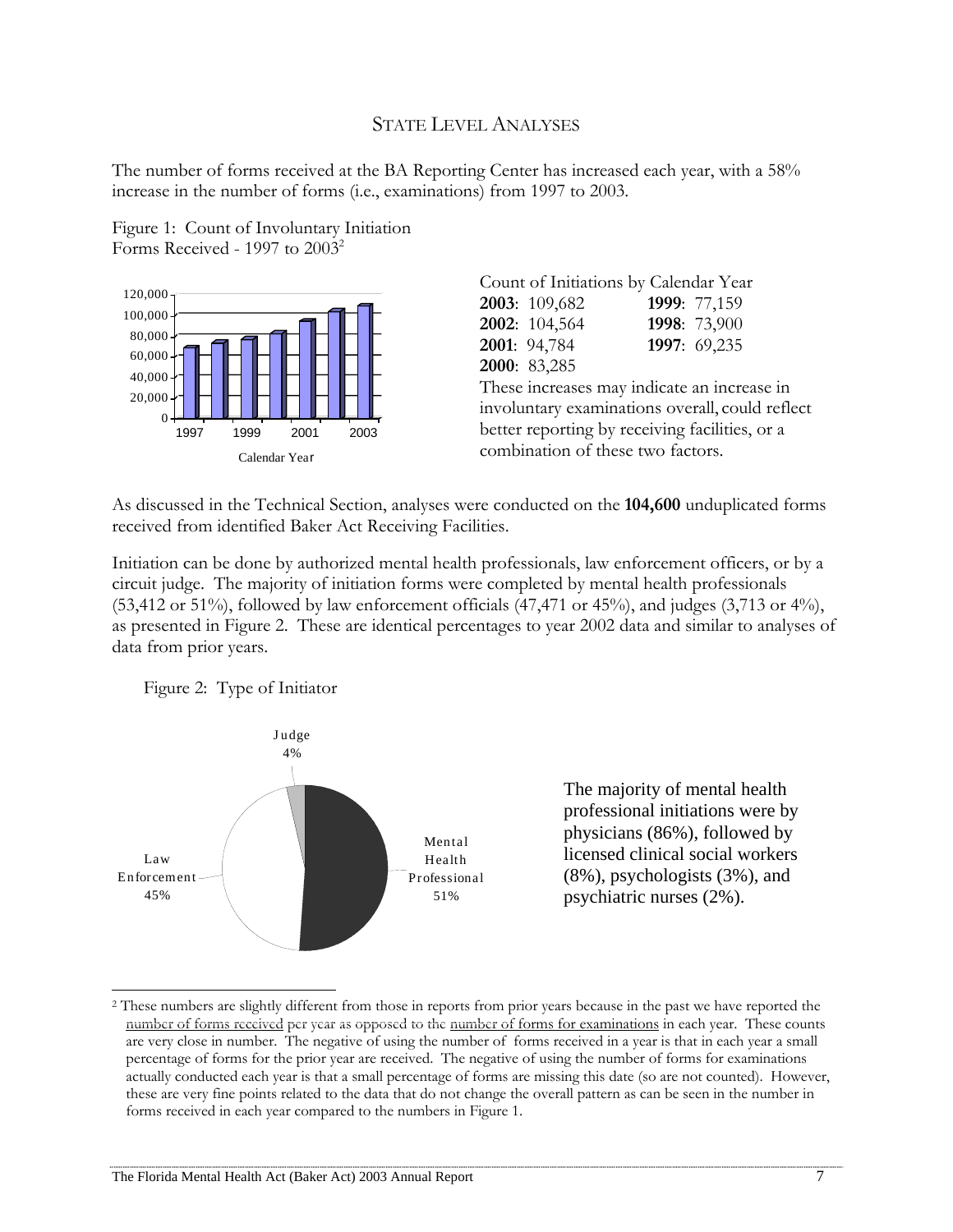The Baker Act form required the initiator to check boxes indicating at least one of the following reasons as evidence justifying the examination.

- without care, the person is likely to suffer from neglect resulting in real and present threat of substantial harm that cannot be avoided through the help of others; or
- there is substantial likelihood that without care and treatment the person will cause serious bodily harm to self or others in the future, as evidenced by recent behavior.

One of the following was then recorded in the database.

- "neglect"
- "harm"

l

- both neglect and harm (both categories checked)
- neither neglect nor harm (neither category checked)

Statewide, "neglect only" was indicated on 17% ( $n = 18,181$ ) and "harm only" was checked on  $72\%$  (n = 75,204) of forms. Both "neglect combined with harm" was indicated on  $6\%$  (n = 6,444) of the Baker Act forms. Evidence type information was missing from 5% ( $n = 4,771$ ) of the forms.<sup>3</sup> Figure 3 shows the distribution of evidence type.

#### Figure 3: Distribution of Evidence Type



<span id="page-7-0"></span><sup>&</sup>lt;sup>3</sup> The "Unknown" evidence type indicates that the boxes on the forms meant to indicate the evidence type were left blank. Although forms also contain written information documenting the evidence type, the volume of data received and the ambiguity of some information on the forms means that in the absence of a checked evidence type, written information is not interpreted to determine the evidence type.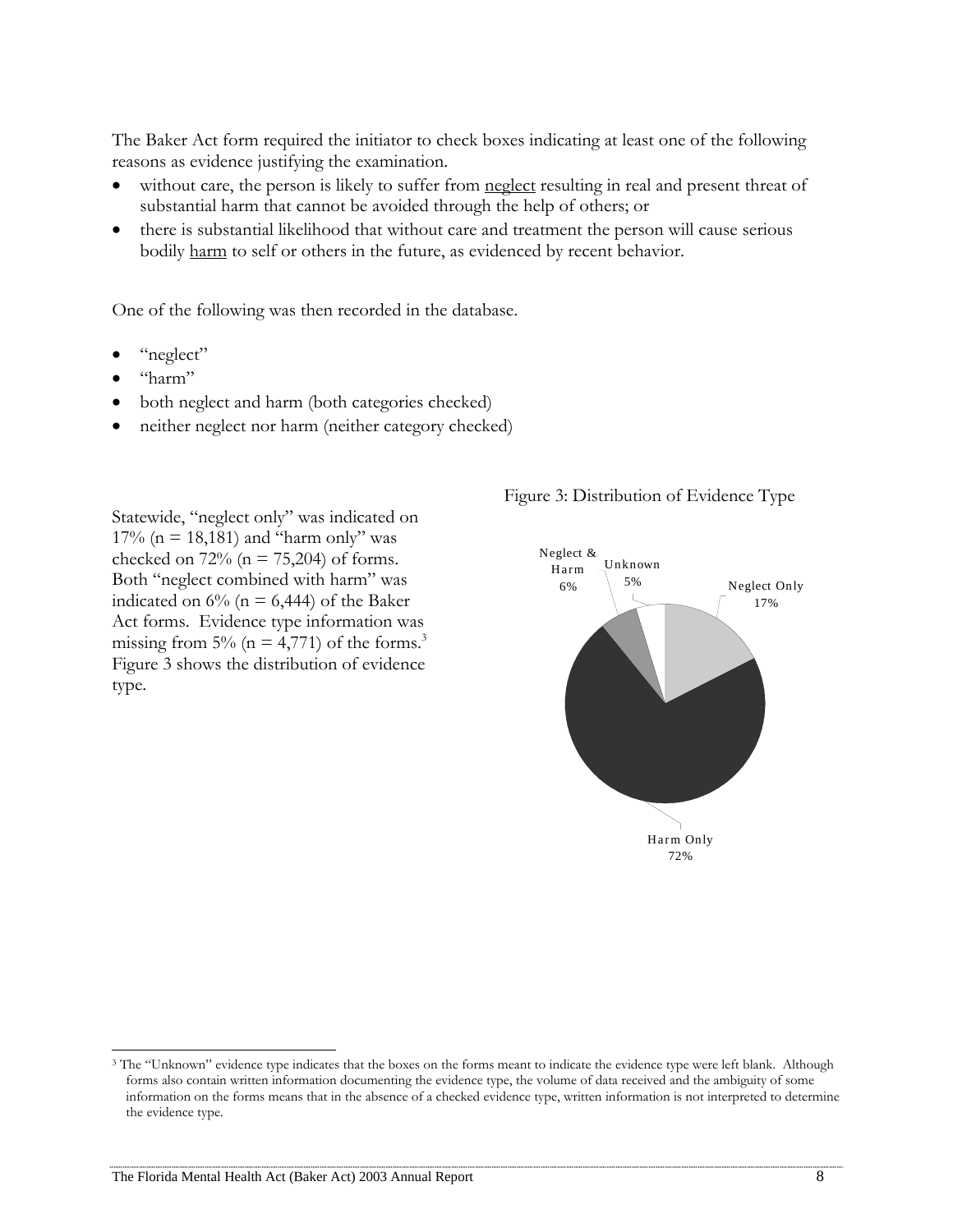Figure 4 presents the distribution of harm type. "Harm to self only" was the most frequently indicated type (51,781 or 72% of forms for which harm type was known), followed by "harm to both self and others" (14,275 or 20%) and harm to others only (5,804 or 8%) on forms indicating harm as an evidence type.

Figure 4: Distribution of Harm Type



#### **Statewide Demographic Analyses**

The summary of the demographic background of those individuals subject to involuntary examination in Florida is available from information collected on the cover sheet completed by Baker Act receiving facility staff. A total of 97,509 forms (93%) were received with social security numbers representing data from **75,521** individuals. Seventeen percent of people experienced more than one initiation in calendar year 2003, ranging from 2 to 50 Baker Act initiations.

Table 1: Count of Baker Act Initiations within Calendar Year 2003 by Number of Exams per Person

|    | Number of Exams Number of People | <b>Number of Exams</b> | <b>Number of People</b> |
|----|----------------------------------|------------------------|-------------------------|
|    | 62543                            | 12                     | 15                      |
|    | 8454                             | 13                     |                         |
|    | 2536                             | 14                     |                         |
|    | 968                              | 15                     |                         |
|    | 459                              | 16                     |                         |
|    | 235                              | 17                     |                         |
|    | 144                              | 18                     |                         |
|    | 67                               | 19                     |                         |
|    | 45                               | 22                     |                         |
| 10 | 19                               | 23                     |                         |
| 11 | 10                               | 27                     |                         |
|    |                                  | 50                     |                         |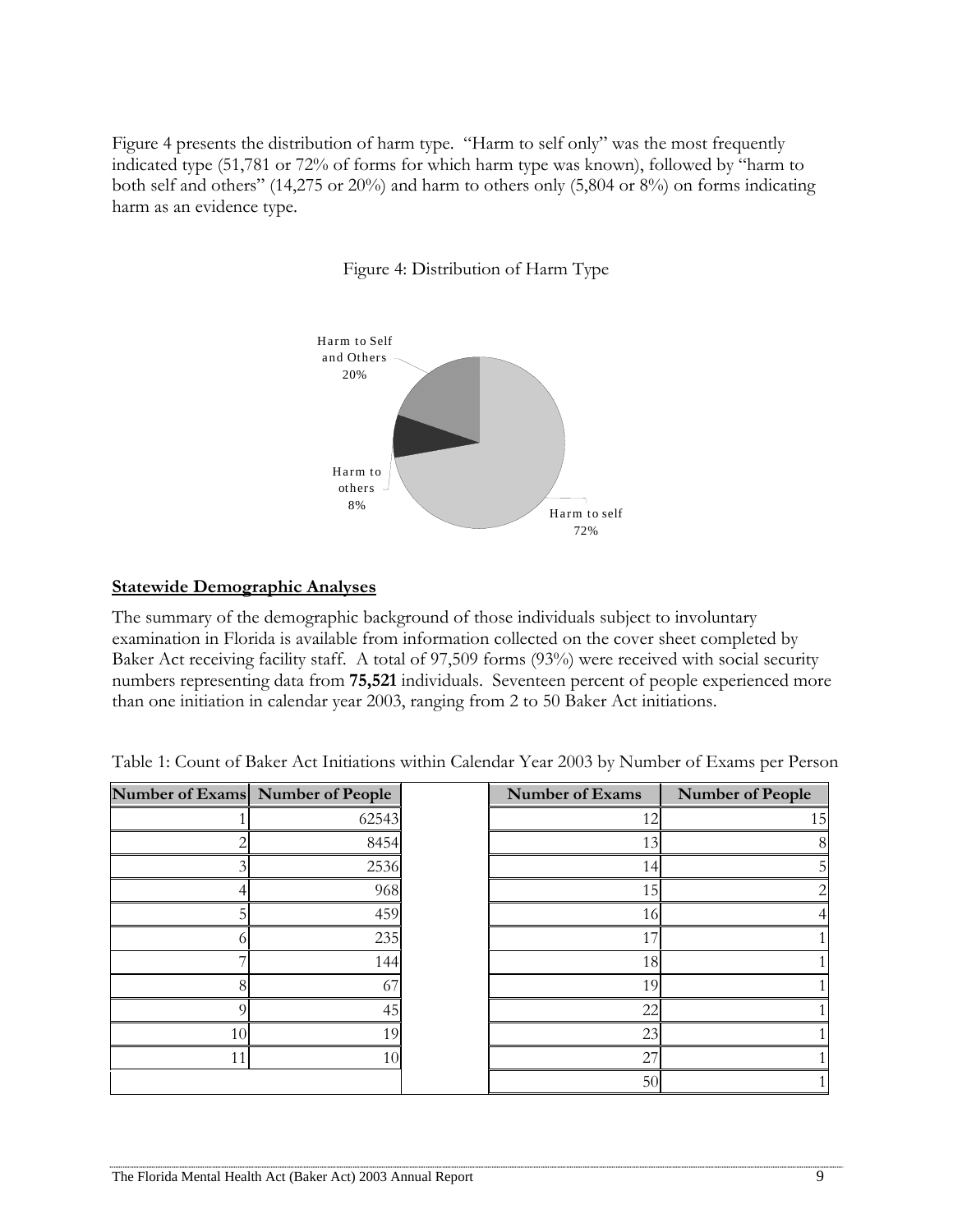#### Age

Date of birth information necessary to compute age was complete on 101,463 or 97% of forms. The median age from these 95,487 initiations was 37 years (*mean* or average  $=$  38; *SD*  $=$  18.30).

#### Gender

l

Five percent of the forms for examinations in 2003 did not contain information on gender ( $n =$ 4,941). Of the remaining forms,  $52\%$  were for males ( $n = 51,365$ ) and 48% were for females.

#### Race/Ethnicity<sup>4</sup>

The individual completing the cover sheet is asked to write in the race of the client in a blank labeled "race." Forms with Black, African-American or abbreviations of these (such as "AA" and "B") were coded as Black. Forms with White, Caucasian or abbreviations of these ("C", "CA", and "W") were coded as White. Forms with Hispanic or abbreviations for this term ("H" or "Hisp") were coded as Hispanic. The information written in this field tells us the perception of the individual completing the form. As presented in Figure 5 there were 94,662 forms (90%) indicating a race/ethnicity. The majority of the initiations were for White individuals (73%), followed by Black (18%), Hispanic (7%), Other (1%), and Asian  $($  <math>1\%</math>).



#### Figure 5: Race/Ethnicity of Individual's Examined

### COUNTY LEVEL ANALYSES

Table 27 presents the number of Baker Act examinations by the **county of residence** of the person examined based on the county of residence as provided on the cover sheet completed at receiving facilities. These numbers differ somewhat from those reported in prior reports because the county of examination initiation was used to categorize county in prior reports. Information is reported for years 2000 through 2003. Data from prior years (1997 through 1999) are not reported because the cover sheet from which the county of residence is obtained was not put into effect until 1998.

The AHCA Area, Department of Children and Families District and the Judicial Circuit associated with each count are included in the table. This will allow the reader to aggregate information based on these geographic distinctions.

artifacts of the data submission, such as completion of the county of residence variable on the **It is important to keep in mind the nuances related to county variables (see pages 5-6 of this report) when interpreting the information in this section of the report. Some counts may reflect cover sheet.** 

<span id="page-9-0"></span><sup>4</sup> The term "race/ethnicity" is used because race terms (e.g., White, Black) and ethnicity terms (Hispanic) were written on the form in a blank marked "race." A more accurate approach is to determine the race of the individual and then ask whether he/she is of Hispanic origin. The current cover sheet does not require this distinction. However, this issue has been addressed with a form change that will take effect in 2005 that has added check boxes to the cover sheet to indicate both race and ethnicity.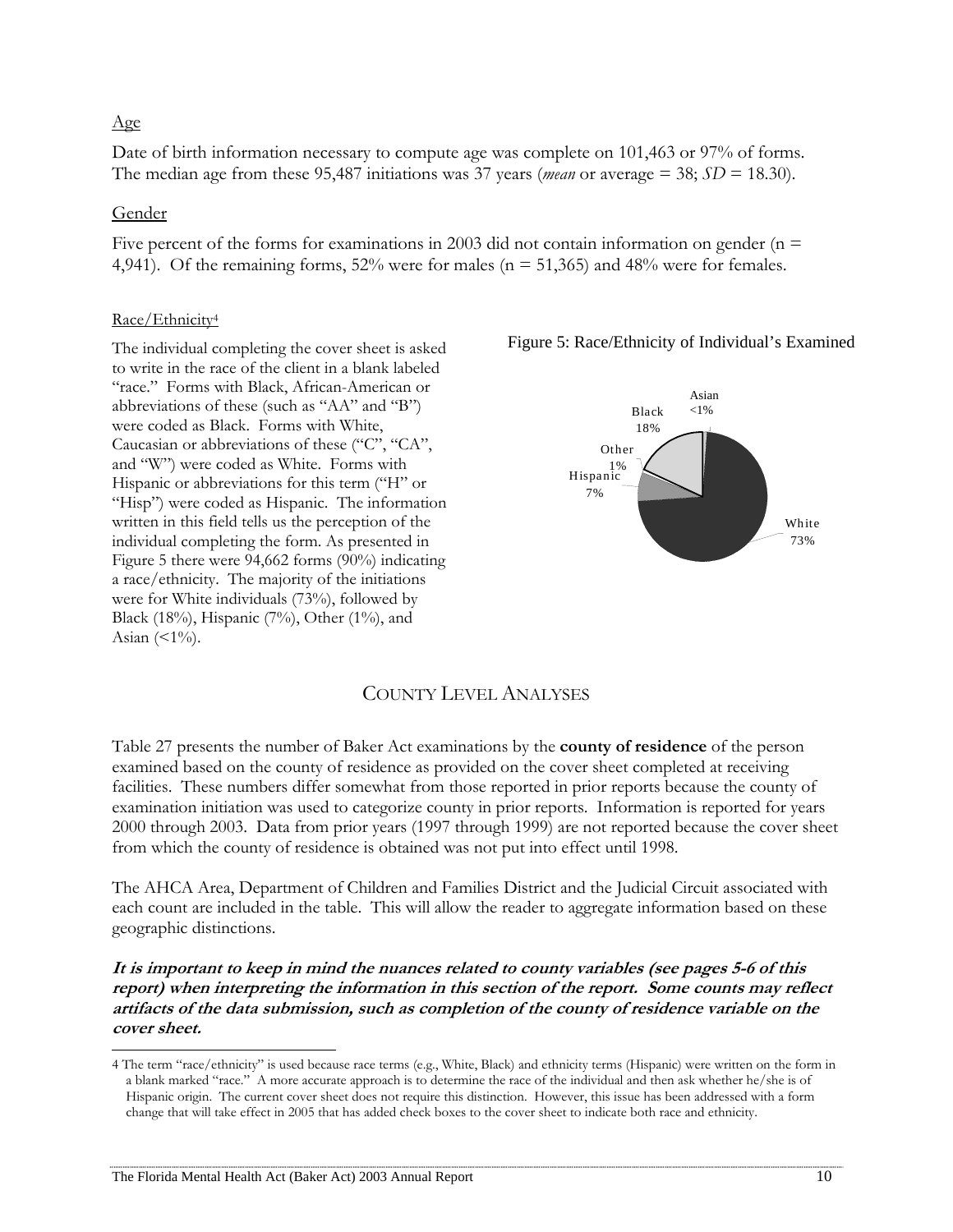#### ANALYSES BY FLORIDA COUNTIES

The count of forms received by county of residence for data received in calendar years 1999 through 2003 are presented in Table 2. Populations statistics are provided to put these results in context.

|                         |                                                     |                                         |                       |                                   |                            | 2000   |               | 2001   |               | 2002   |               | 2003    |               |
|-------------------------|-----------------------------------------------------|-----------------------------------------|-----------------------|-----------------------------------|----------------------------|--------|---------------|--------|---------------|--------|---------------|---------|---------------|
| County of<br>Residence  | 2004<br><b>Estimated</b><br>Population <sup>5</sup> | % of Total<br><b>Exams</b><br>Statewide | <b>AHCA</b><br>Region | <b>DCF</b><br>District/<br>Region | <b>Judicial</b><br>Circuit | #      | $\frac{0}{0}$ | #      | $\frac{0}{0}$ | #      | $\frac{0}{0}$ | $\#$    | $\frac{0}{0}$ |
| Statewide <sup>6</sup>  | 17,514,157                                          |                                         |                       |                                   |                            | 80.226 |               | 90,368 |               | 99.772 |               | 104,600 |               |
| "Homeless" <sup>7</sup> |                                                     |                                         |                       |                                   |                            | 981    | 1.22          | 1,069  | 1.18          | 1,755  | 1.76          | 1,945   | 1.86          |
| Missing                 |                                                     |                                         |                       |                                   |                            | 10,685 | 13.32         | 10,937 | 12.10         | 10,994 | 11.02         | 10,352  | 9.90          |
| Alachua                 | 235,756                                             | 1.37                                    | 03                    | 0 <sub>3</sub>                    | 08                         | 596    | 0.74          | 707    | 0.78          | 757    | 0.76          | 802     | 0.77          |
| Baker                   | 23,785                                              | .14                                     | 04                    | 04                                | 08                         | 63     | 0.08          | 100    | 0.11          | 58     | 0.06          | 81      | 0.078         |
| Bay                     | 157,507                                             | .91                                     | 02                    | 02                                | 14                         | 649    | 0.81          | 960    | 1.06          | 1.001  | 1.00          | 959     | 0.92          |
| Bradford                | 27,507                                              | .16                                     | 03                    | 03                                | 08                         | 68     | 0.08          | 86     | 0.095         | 81     | 0.08          | 77      | 0.07          |
| Brevard                 | 519,972                                             | 3.0                                     | 07                    | 07                                | 18                         | 2,955  | 3.68          | 3,555  | 3.93          | 4,140  | 4.15          | 4,377   | 4.18          |
| Broward                 | 1,739,962                                           | 10.0                                    | 10                    | 10                                | 17                         | 6,145  | 7.66          | 7,147  | 7.91          | 7,953  | 7.97          | 8,004   | 7.65          |
| Calhoun                 | 13,673                                              | .08                                     | 02                    | 02                                | 14                         | 49     | 0.06          | 74     | 0.081         | 73     | 0.073         | 45      | 0.04          |
| Charlotte               | 156,325                                             | 0.9                                     | 08                    | 08                                | 20                         | 539    | 0.67          | 538    | 0.60          | 544    | 0.55          | 592     | 0.57          |
| Citrus                  | 129,046                                             | .74                                     | 03                    | 13                                | 05                         | 592    | 0.74          | 623    | 0.69          | 704    | 0.71          | 582     | 0.56          |
| Clay                    | 161,898                                             | 0.9                                     | 04                    | 04                                | 04                         | 263    | 0.33          | 288    | 0.32          | 607    | 0.61          | 625     | 0.60          |
| Collier                 | 308,232                                             | 1.7                                     | 08                    | 08                                | 20                         | 611    | 0.76          | 644    | 0.71          | 748    | 0.75          | 728     | 0.70          |
| Columbia                | 61,097                                              | .35                                     | 03                    | 03                                | 03                         | 162    | 0.20          | 179    | 0.20          | 190    | 0.19          | 253     | 0.24          |
| Dade                    | 2,388,528                                           | 14                                      | 11                    | 11                                | 11                         | 7,133  | 8.89          | 8,797  | 9.73          | 10,391 | 10.41         | 10,940  | 10.46         |
| DeSoto                  | 34,676                                              | .20                                     | 08                    | Suncoast                          | 12                         | 141    | 0.18          | 136    | 0.15          | 117    | 0.12          | 139     | 0.13          |
| Dixie                   | 15,217                                              | .09                                     | 03                    | 03                                | 03                         | 50     | 0.06          | 59     | 0.07          | 65     | 0.07          | 62      | 0.060         |
| Duval                   | 842,822                                             | 4.9                                     | 04                    | 04                                | 04                         | 3,042  | 3.79          | 3,665  | 4.06          | 3,673  | 3.68          | 4,443   | 4.23          |
| Escambia                | 307,246                                             | 1.8                                     | 01                    | 01                                | 01                         | 1,570  | 1.96          | 1,628  | 1.80          | 1,745  | 1.75          | 1,873   | 1.79          |
| Flagler                 | 65,719                                              | .34                                     | 04                    | 12                                | 07                         | 221    | 0.28          | 192    | 0.21          | 234    | 0.23          | 299     | 0.29          |
| Franklin                | 10,648                                              | .06                                     | 02                    | 02                                | 02                         | 64     | 0.08          | 49     | 0.05          | 61     | 0.06          | 73      | 0.07          |
| Gadsden                 | 46,928                                              | .28                                     | 02                    | 02                                | 02                         | 196    | 0.24          | 204    | 0.23          | 224    | 0.22          | 215     | 0.21          |
| Gilchrist               | 16,136                                              | .09                                     | 03                    | 03                                | 08                         | 34     | 0.04          | 43     | 0.05          | 63     | 0.06          | 55      | 0.05          |
| Glades                  | 10,930                                              | .06                                     | ${\bf 08}$            | 08                                | 20                         | 28     | 0.03          | 31     | 0.03          | 18     | 0.02          | 13      | 0.01          |
| Gulf                    | 15,910                                              | .09                                     | 02                    | 02                                | 14                         | 42     | 0.05          | 57     | 0.06          | 74     | 0.07          | 61      | 0.06          |
| Hamilton                | 14,084                                              | .08                                     | 03                    | 03                                | 03                         | 26     | 0.03          | 40     | 0.04          | 27     | 0.03          | 42      | 0.04          |
| Hardee                  | 27,702                                              | .16                                     | 06                    | 14                                | 10                         | 72     | 0.09          | 69     | 0.08          | 88     | 0.09          | 95      | 0.09          |
| Hendry                  | 38,040                                              | .22                                     | 08                    | 08                                | 20                         | 67     | 0.08          | 60     | 0.07          | 110    | 0.11          | 132     | 0.13          |
| Hernando                | 144,755                                             | .82                                     | 03                    | 13                                | 05                         | 829    | 1.03          | 919    | 1.02          | 948    | 0.95          | 997     | 0.95          |
| Highlands               | 92,342                                              | .53                                     | 06                    | 14                                | 10                         | 433    | 0.54          | 463    | 0.51          | 471    | 0.47          | 509     | 0.49          |

| Table 2: Baker Act Initiations by County of Residence of Person Examined |  |
|--------------------------------------------------------------------------|--|
|--------------------------------------------------------------------------|--|

 $\overline{\phantom{a}}$ 

<span id="page-10-0"></span><sup>&</sup>lt;sup>5</sup> Source of population statistics: Florida Department of Health Office of Planning, Evaluation & Data Analysis; http://www.floridacharts.com/charts/chart.aspx

<span id="page-10-1"></span> $\degree$  These total counts by year are slightly lower than the counts by year in Figure 1 because duplicates have been identified and taken out of analyses for number presented in this table (this typically represents about

<span id="page-10-2"></span><sup>7</sup> This is the count of forms with cover sheets in which the word "homeless" was written in the county of residence space. This is NOT an accurate reflection of the true number/percentage of people who are homeless who experience an examination as many of them may have had a county of residence recorded or may be included in the group with no county of residence recorded. Changes in the cover sheet that take effect in 2005 have been made to try to more accurately collect information on this variable.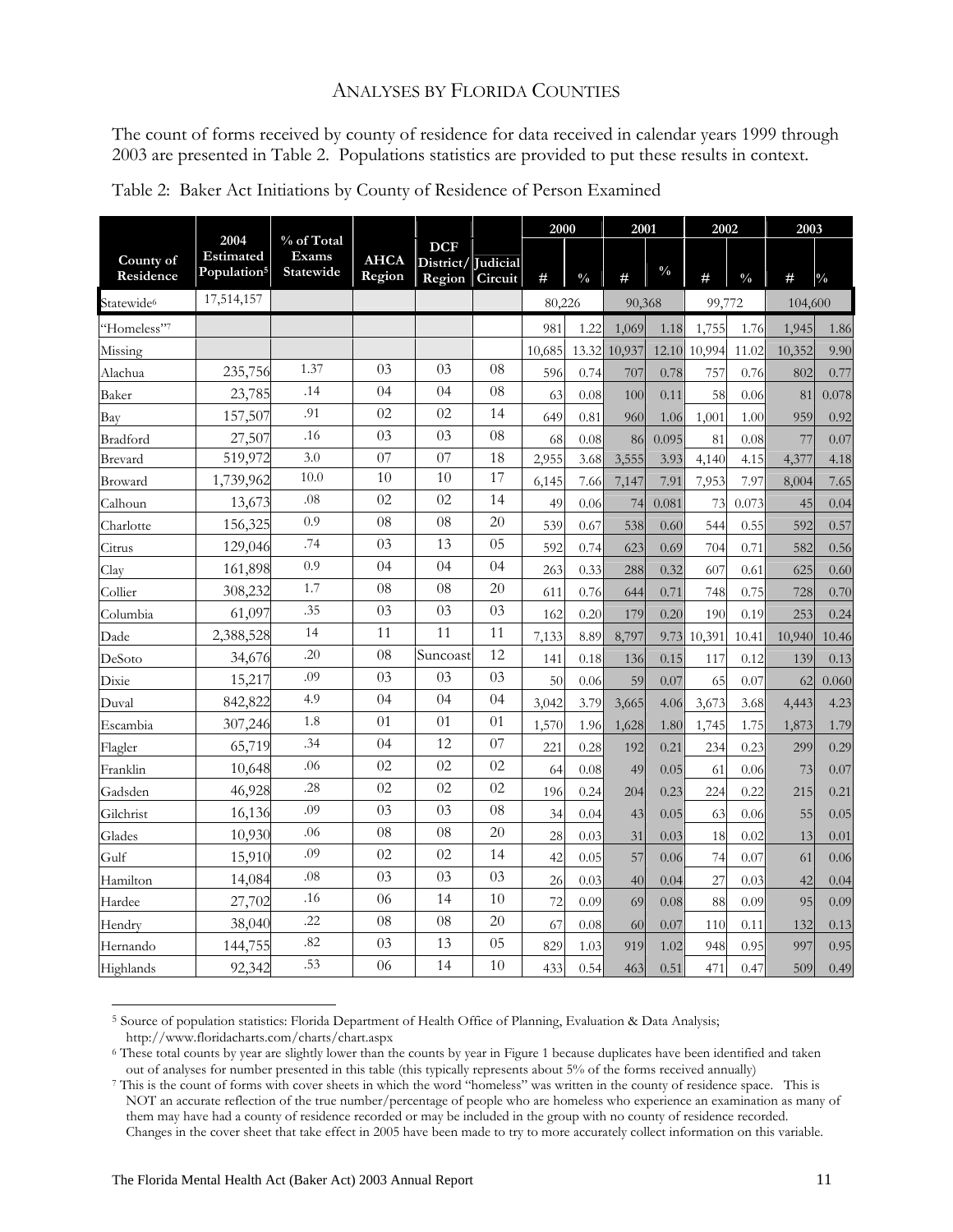|                        |                         |                           |                       |                             |            | 2000  |               | 2001  |               | 2002  |               | 2003  |               |
|------------------------|-------------------------|---------------------------|-----------------------|-----------------------------|------------|-------|---------------|-------|---------------|-------|---------------|-------|---------------|
|                        | 2004                    | % of Total                |                       | <b>DCF</b>                  |            |       |               |       |               |       |               |       |               |
| County of<br>Residence | Estimated<br>Population | Exams<br><b>Statewide</b> | <b>AHCA</b><br>Region | District/Judicial<br>Region | Circuit    | $\#$  | $\frac{0}{0}$ | #     | $\frac{0}{0}$ | #     | $\frac{0}{0}$ | #     | $\frac{0}{0}$ |
| Hillsborough           | 1,107,418               | 6.3                       | 06                    | Suncoast                    | 13         | 3,728 | 4.65          | 4,975 | 5.51          | 4,823 | 4.83          | 5,155 | 4.93          |
| Holmes                 | 19,131                  | .11                       | 02                    | 02                          | 14         | 55    | 0.07          | 64    | 0.07          | 88    | 0.09          | 92    | 0.09          |
| Indian River           | 124,589                 | .71                       | 09                    | 15                          | 19         | 555   | 0.69          | 590   | 0.65          | 588   | 0.59          | 577   | 0.55          |
| Jackson                | 49,851                  | .29                       | 02                    | 02                          | 14         | 148   | 0.18          | 215   | 0.24          | 219   | 0.22          | 202   | 0.19          |
| <b>Jefferson</b>       | 13,853                  | .08                       | 02                    | 02                          | 02         | 62    | 0.077         | 71    | 0.08          | 78    | 0.08          | 83    | 0.08          |
| Lafayette              | 7,570                   | .04                       | 03                    | 03                          | 03         | 15    | 0.018         | 19    | 0.02          | 20    | 0.02          | 27    | 0.03          |
| Lake                   | 251,091                 | 1.4                       | 03                    | 13                          | 05         | 755   | 0.94          | 1,190 | 1.32          | 1,227 | 1.23          | 1,323 | 1.26          |
| Lee                    | 514,379                 | 2.8                       | 08                    | 08                          | 20         | 1,545 | 1.93          | 1,594 | 1.76          | 1,699 | 1.70          | 2,161 | 2.07          |
| Leon                   | 261,230                 | 1.5                       | 02                    | 02                          | 02         | 1,086 | 1.35          | 1,011 | 1.12          | 1,129 | 1.13          | 1,059 | 1.01          |
| Levy                   | 37,707                  | .22                       | 03                    | 03                          | 08         | 116   | 0.15          | 142   | 0.16          | 138   | 0.13          | 155   | 0.15          |
| Liberty                | 7,333                   | .04                       | 02                    | 02                          | 02         | 58    | 0.07          | 55    | 0.06          | 24    | 0.02          | 35    | 0.03          |
| Madison                | 19,323                  | .11                       | 02                    | 02                          | 03         | 78    | 0.10          | 66    | 0.07          | 80    | 0.08          | 87    | 0.08          |
| Manatee                | 295,708                 | 1.7                       | 06                    | Suncoast                    | 12         | 1,378 | 1.72          | 1,354 | 1.50          | 1,419 | 1.42          | 1,379 | 1.32          |
| Marion                 | 291,923                 | 1.6                       | 03                    | 13                          | 05         | 1,261 | 1.57          | 1,597 | 1.77          | 1,644 | 1.65          | 1,722 | 1.65          |
| Martin                 | 138,194                 | 0.8                       | 09                    | 15                          | 19         | 254   | 0.32          | 744   | 0.82          | 742   | 0.74          | 765   | 0.73          |
| Monroe                 | 80,531                  | 0.5                       | 11                    | 11                          | 16         | 449   | 0.56          | 455   | 0.50          | 406   | 0.41          | 518   | 0.50          |
| Nassau                 | 65,271                  | .37                       | 04                    | 04                          | 04         | 185   | 0.23          | 165   | 0.18          | 157   | 0.16          | 231   | 0.22          |
| Okaloosa               | 185,315                 | 1.1                       | 01                    | 01                          | 01         | 1,016 | 1.27          | 861   | 0.95          | 762   | 0.76          | 1,159 | 1.11          |
| Okeechobee             | 37,832                  | .22                       | 09                    | 15                          | 19         | 150   | 0.19          | 220   | 0.24          | 271   | 0.27          | 256   | 0.24          |
| Orange                 | 1,017,037               | 5.7                       | 07                    | 07                          | 09         | 4,194 | 5.23          | 4,221 | 4.67          | 4,613 | 4.62          | 4,969 | 4.75          |
| Osceola                | 223,847                 | 1.2                       | 07                    | 07                          | 09         | 644   | 0.80          | 604   | 0.67          | 651   | 0.65          | 813   | 0.78          |
| Palm Beach             | 1,246,677               | 7.1                       | 09                    | 09                          | 15         | 5,339 | 6.65          | 5,605 | 6.20          | 7,134 | 7.15          | 7,319 | 7.00          |
| Pasco                  | 386,994                 | 2.2                       | 05                    | Suncoast                    | 06         | 2,496 | 3.11          | 2,780 | 3.08          | 3,037 | 3.04          | 3,384 | 3.24          |
| Pinellas               | 948,027                 | 5.6                       | 05                    | Suncoast                    | 06         | 5,779 | 7.20          | 6,584 | 7.29          | 7,802 | 7.82          | 7,961 | 7.61          |
| Polk                   | 523,305                 | 3.0                       | 06                    | 14                          | 10         | 2,622 | 3.27          | 2,794 | 3.09          | 2,883 | 2.89          | 3,068 | 2.93          |
| Putnam                 | 72,641                  | .43                       | 03                    | 03                          | 07         | 249   | 0.31          | 198   | 0.22          | 239   | 0.24          | 296   | 0.28          |
| Santa Rosa             | 146,334                 | .75                       | 01                    | 01                          | 01         | 522   | 0.65          | 557   | 0.62          | 586   | 0.59          | 646   | 0.62          |
| Sarasota               | 219,161                 | 2.0                       | 08                    | Suncoast                    | 12         | 1,671 | 2.08          | 1,947 | 2.15          | 2,076 | 2.08          | 2,150 | 2.06          |
| Seminole               | 133,564                 | 2.3                       | 07                    | 07                          | 18         | 1,142 | 1.42          | 1,246 | 1.38          | 1,571 | 1.57          | 1,613 | 1.54          |
| St. John               | 357,129                 | 0.8                       | 04                    | 04                          | 07         | 164   | 0.20          | 159   | 0.18          | 159   | 0.16          | 230   | 0.22          |
| St. Lucie              | 405,722                 | 1.2                       | 09                    | 15                          | 19         | 969   | 1.21          | 1,396 | 1.54          | 1,770 | 1.77          | 1,757 | 1.70          |
| Sumter                 | 65,941                  | 0.4                       | 03                    | 13                          | 05         | 152   | 0.19          | 218   | 0.24          | 247   | 0.25          | 189   | 0.18          |
| Suwanee                | 38,351                  | 0.2                       | 03                    | 03                          | 03         | 136   | 0.17          | 157   | 0.17          | 178   | 0.18          | 154   | 0.15          |
| Taylor                 | 21,178                  | 0.1                       | 02                    | 02                          | 03         | 94    | 0.12          | 79    | 0.09          | 111   | 0.11          | 116   | 0.11          |
| Union                  | 14,277                  | .08                       | 03                    | 03                          | ${\bf 08}$ | 25    | 0.03          | 27    | 0.03          | 30    | 0.03          | 41    | 0.04          |
| Volusia                | 481,784                 | 2.8                       | 04                    | 12                          | 07         | 2,440 | 3.04          | 2,735 | 3.03          | 2,891 | 2.90          | 3,121 | 2.98          |
| Wakulla                | 26,010                  | .15                       | 02                    | 02                          | 02         | 130   | 0.16          | 106   | 0.12          | 96    | 0.10          | 104   | 0.10          |
| Walton                 | 49,171                  | .27                       | 01                    | 01                          | 01         | 172   | 0.21          | 134   | 0.15          | 164   | 0.16          | 221   | 0.21          |
| Washington             | 22,315                  | .13                       | 02                    | 02                          | 14         | 86    | $0.11\,$      | 114   | 0.13          | 106   | 0.11          | 92    | 0.09          |

Table 2: Baker Act Initiations by County of Residence of Person Examined *(continued)* 

The Florida Mental Health Act (Baker Act) 2003 Annual Report 12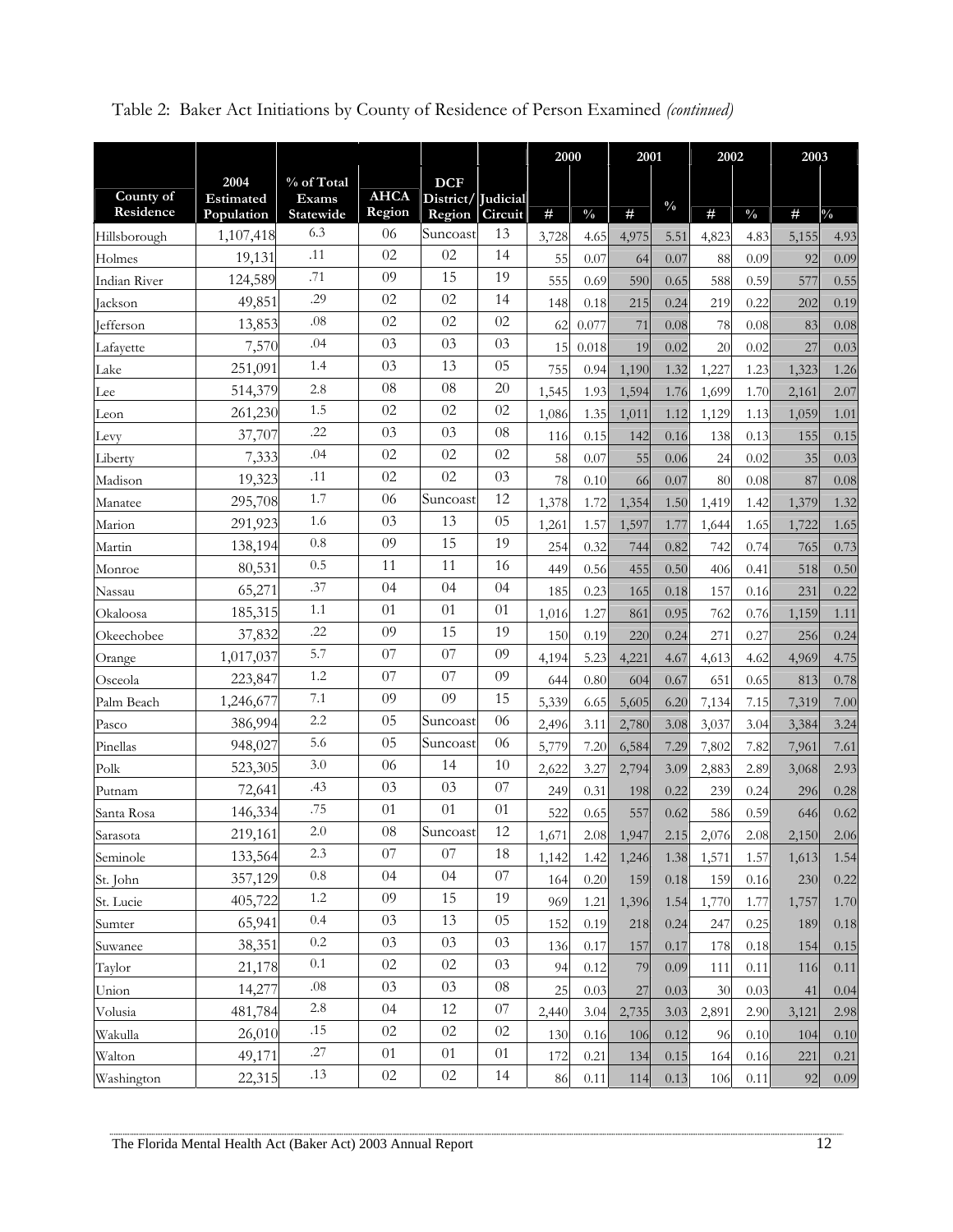### FACILITY LEVEL ANALYSES

The number of examination forms received in calendar year 2003 for each Baker Act receiving facility is presented in Table 3. Public receiving facilities are those that receive funds from the Florida Department of Children and Family Services for Baker Act services.

#### Table 3: Information Presented at the Facility Level

*Facilities marked with an asterisk (\*) were undesignated as receiving facilities at some point during the four years, accounting for the pattern of form submission (such as no or low form submission for certain years).* 

| <b>FMHI</b> | County          | Private/ | <b>Facility Name</b>                                                                              | Year of<br>Examination |                         |          |                  |  |
|-------------|-----------------|----------|---------------------------------------------------------------------------------------------------|------------------------|-------------------------|----------|------------------|--|
| Code        |                 | Public   |                                                                                                   | $\bf{00}$              | 01                      | 02       | 03               |  |
| 999         | Unknown         |          | Unknown Missing (facility could not be determined)                                                | 1                      | 0                       | 15       | $\left 2\right $ |  |
| 888         | Unknown         |          | Unknown Non Receiving Facility                                                                    | 124                    | 98                      | 51       | $3\vert$         |  |
| 2           | Volusia         |          | Public ACT Corporation CSU & SRT                                                                  |                        | 1,294 1,374 1,503 1,939 |          |                  |  |
| 4/42        | Leon            |          | Public/ Apalachee Center for Human Service/<br>Private Eastside Psychiatric Hospital <sup>8</sup> |                        | 1,142 1,091 1,203 1,181 |          |                  |  |
| 36          | Broward         |          | Private Atlantic Shores Hospital                                                                  | 108                    | 106                     | 249      | 364              |  |
| 3           | Dade            |          | Private Aventura Hospital and Medical Center                                                      | 92                     | 49                      | 74       | 171              |  |
| 5           | Escambia        |          | Private Baptist Hospital - Pensacola                                                              |                        | 1,184 1,140 1,091 1,139 |          |                  |  |
| 6           | Duval           |          | Private Baptist Medical Center - Jacksonville                                                     | 612                    | 689                     | 732      | 816              |  |
| 110         | Bay             |          | Private Bay Medical Behavioral Healthcare                                                         |                        | 638 1,247 1,329 1,171   |          |                  |  |
| 7           | Bay             |          | Private Bay Medical Center*                                                                       | 117                    | 9                       | $\theta$ | 0                |  |
| 9           | Sarasota        |          | Private Bayside Center for Behavioral Health                                                      | 641                    | 804                     | 779      | 956              |  |
| 10          | Dade            |          | Public Bayview Center for Mental Health, Inc.                                                     | 283                    | 277                     | 303      | 415              |  |
| 157         | Duval           |          | Behavioral Services Management <sup>9</sup>                                                       | 68                     | 70                      | 900      | 565              |  |
| 12          | Sarasota        |          | Private Bon Secours - Venice Hospital Psychiatric Institute                                       | 351                    | 595                     | 533      | $15^{10}$        |  |
| 13          | Okaloosa        |          | Public Bridgeway Center, Inc.                                                                     | 335                    | 426                     | 525      | 631              |  |
| 16          | Broward         |          | Public Broward General Medical Center                                                             |                        | 1,258 1,432 1,468 1,197 |          |                  |  |
| 156         | Baker           |          | Public Building 57 at Northeast Florida State Hospital                                            |                        | 31                      | 511      | 27               |  |
| 17          | Dade            |          | Private Cedars Medical Center                                                                     | 369                    | 333                     | 425      | 388              |  |
| 20          | Charlotte       |          | Public Charlotte Community Mental Health Services                                                 | 360                    | 356                     | 341      | 430              |  |
|             | 27 Hillsborough |          | Private Charter Behavioral Health Systems of Tampa Bay at Tampa*                                  | 151                    | $\Omega$                | $\Omega$ | 0                |  |
| 24/155      |                 |          | Lee Private/Public Charter Glades Behavioral Health System*                                       | 531                    | $\overline{0}$          | $\Omega$ | 0                |  |
| 29          | Marion          |          | Private Charter Springs Hospital*                                                                 | 136                    | $\Omega$                | $\theta$ | 0                |  |
| 30/153      | Brevard         |          | Public/Public Circles of Care - Adult Psychiatric Unit & Children's CSU <sup>12</sup>             |                        | 2,801 3,045 3,479 3,595 |          |                  |  |
| 103         | Dade            |          | Public Citrus Health Network CSU                                                                  |                        | 0 1899 1724 1597        |          |                  |  |

<span id="page-12-0"></span> $\overline{\phantom{a}}$ 8 Eastside Psychiatric Hospital is a public receiving facility that is affiliated with Apalachee Center for Human Services. The count of exams for Eastside is included in the Apalachee count because forms from both facilities are submitted to the Baker Act Receiving

The Florida Mental Health Act (Baker Act) 2003 Annual Report 13

<span id="page-12-1"></span>Facility with the facility indicated at Apalachee Center for Human Services. 9 Behavioral Services Management is an administrative entity related to several receiving facilities in Duval County. Forms in this row of the table were received from Behavioral Services Management with no indication of the facility.<br><sup>10</sup> This number is low because Bon Secours was undesignated as a receiving facility in 2004.<br><sup>11</sup> This number is known to

<span id="page-12-2"></span>

<span id="page-12-3"></span>by this facility.

<span id="page-12-4"></span><sup>&</sup>lt;sup>12</sup> Circles of Care has two designated receiving facilities, one of which is specifically for children. However, because this distinction cannot typically be made with the forms received at the Baker Act Reporting Center (i.e., those from the children's unit versus those from the adult unit) counts for these facilities are grouped together.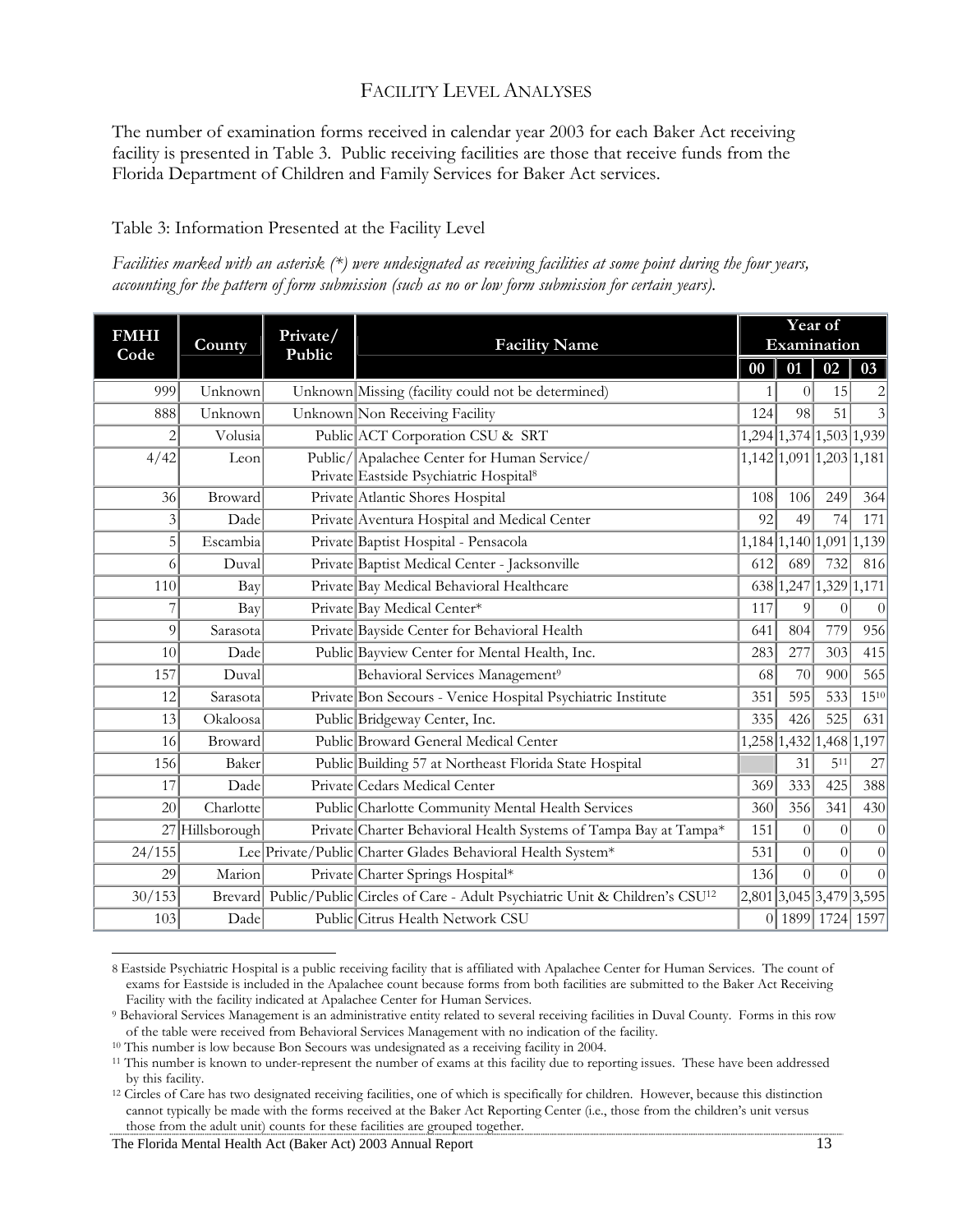|                     |                 |                    |                                                                 | Year of        |                |                         |                             |  |  |  |
|---------------------|-----------------|--------------------|-----------------------------------------------------------------|----------------|----------------|-------------------------|-----------------------------|--|--|--|
| <b>FMHI</b><br>Code | County          | Private/<br>Public | <b>Facility Name</b>                                            |                |                | Examination             |                             |  |  |  |
|                     |                 |                    |                                                                 | $\bf{00}$      | 01             |                         | $02 \mid 03$                |  |  |  |
| 32                  | Sarasota        |                    | Public Coastal Behavioral Healthcare, Inc.                      |                | 1,180 1,156    |                         | 835 1,099                   |  |  |  |
| 65                  | Palm Beach      |                    | Private Columbia Hospital                                       |                |                | 1,863 2,110 2,446 2,867 |                             |  |  |  |
| 75                  | St. Lucie       |                    | Private Columbia Lawnwood Regional Medical Center               | 464            | 500            | 725                     | 858                         |  |  |  |
| 58                  | Pasco           |                    | Private Community Hospital of New Port Richey                   | 601            | 937            | 979                     | 1164                        |  |  |  |
| 33                  | Dade            |                    | Public Community Mental Health of South Dade, Inc.              | 369            | 423            | 431                     | 413                         |  |  |  |
| 40                  | Collier         |                    | Public David Lawrence Mental Health Center, Inc.                | 647            | 853            | 832                     | 764                         |  |  |  |
| 164                 | Pasco           |                    | Private East Pasco Medical Center                               |                |                |                         | 82                          |  |  |  |
| 43                  | Palm Beach      |                    | Private Fair Oaks Pavilion of Delray Medical Center             | 475            | 564            | 808                     | 783                         |  |  |  |
| 44                  | St. John's      |                    | Private Flagler Hospital                                        | 405            | 683            | 691                     | 694                         |  |  |  |
| 46                  | Orange          |                    | Private Florida Hospital - Orlando                              |                |                | 955 1,193 1,338         | 1,527                       |  |  |  |
| 69                  | Highlands       |                    | Private Florida Hospital Heartland Medical Center - Lake Placid | 208            | 260            | 225                     | 237                         |  |  |  |
| 49                  | Broward         |                    | Private Florida Medical Center <sup>13</sup>                    | 761            | 1,124 1,311    |                         | 739                         |  |  |  |
| 38                  | Broward         |                    | Private Fort Lauderdale Hospital                                | 128            | 238            | 650                     | 932                         |  |  |  |
| 50                  | Okaloosa        |                    | Private Fort Walton Beach Medical Center                        | 746            | 376            | 215                     | 738                         |  |  |  |
| 52                  | Monroe          |                    | Public Guidance Clinic of the Middle Keys                       | 190            | 274            | 255                     | 268                         |  |  |  |
| 54                  | Volusia         |                    | Public Halifax Behavioral Services                              | 52             | 29             | 46                      | 17                          |  |  |  |
| 55                  | Volusia         |                    | Private Halifax Medical Center                                  |                |                | 1,475 1,675 1,712 1,606 |                             |  |  |  |
| 147                 | Palm Beach      |                    | Public Healthy Solutions Resource Center Glades CSU             | 126            | 175            | 243                     | 247                         |  |  |  |
| 104                 | Polk            |                    | Private Heart of Florida Behavioral Center*                     | $\overline{c}$ | $\overline{0}$ | $\overline{0}$          | $\overline{0}$              |  |  |  |
| 15                  | Broward         |                    | Public Henderson Mental Health Center 19th Street CSU           | 887            |                | 849 1,236 1,465         |                             |  |  |  |
| 62                  | Broward         |                    | Private Hollywood Pavilion Hospital                             | 38             | 69             | 62                      | 18                          |  |  |  |
| 66                  | Broward         |                    | Private Imperial Point Hospital                                 | 590            | 655            | 613                     | 533                         |  |  |  |
| 18                  | Indian River    |                    | Private Indian River Memorial Hospital                          | 447            | 490            | 405                     | 398                         |  |  |  |
|                     |                 |                    | Center for Emotional & Behavioral Health                        |                |                |                         |                             |  |  |  |
| 128                 | Palm Beach      |                    | Private Institute for Mental Health at St. Mary's Hospital      | 482            |                | 837 1,011 1,379         |                             |  |  |  |
| 67                  | Dade            |                    | Public Jackson Memorial Hospital                                |                |                | 1444 2,460 3,138 3,883  |                             |  |  |  |
| 79                  | Dade            |                    | Public Jackson North CMH                                        | 95             | 125            | 216                     | 285                         |  |  |  |
| 41                  | Dade            |                    | Private Jackson South                                           | 661            | 654            | 729                     | 741                         |  |  |  |
| 68                  | Columbia        |                    | Private Lake City Medical Center*                               | $\overline{0}$ | 48             | $\overline{5}$          | 0                           |  |  |  |
| 70                  | Polk            |                    | Private Lakeland Regional Medical Center                        |                |                |                         | 998 1,199 1,075 1,033       |  |  |  |
| 71                  | Orange          |                    | Public Lakeside Alternatives, Inc.                              |                |                |                         | 3,068 2,736 3,100 3,440     |  |  |  |
| 72                  | Escambia        |                    | Public Lakeview CSU                                             | 657            | 829            | 768                     | 648                         |  |  |  |
| 73                  | Dade            |                    | Private Larkin Community Hospital                               | 125            | 157            | 182                     | 283                         |  |  |  |
| 77                  | Bay             |                    | Public Life Management Center of Northwest Florida, Inc.        | 393            | 371            | 394                     | 398                         |  |  |  |
| 78                  | Lake            |                    | Public Life Stream Behavioral Center CSU                        | 969            |                |                         | 1576 1,754 1,762            |  |  |  |
| 45                  | Monroe          |                    | Private Lower Keys Medical Center                               | 304            | 297            | 269                     | 337                         |  |  |  |
| 80                  | Manatee         |                    | Public Manatee Glens-Glen Oaks CSU                              |                |                | 990 1,027 1,212 1,193   |                             |  |  |  |
| 81                  | Manatee         |                    | Private Manatee Memorial Hospital                               | 536            | 550            | 672                     | 588                         |  |  |  |
| 82                  | Marion          |                    | Public Marion-Citrus Mental Health Center CSU                   |                |                |                         | 1,209 1,666 1,783 1,759     |  |  |  |
|                     | 84 Hillsborough |                    | Private Memorial Hospital of Tampa                              | 87             | 308            | 364                     | 784                         |  |  |  |
| 85                  | Broward         |                    | Public Memorial Regional Hospital                               |                |                |                         | 3, 164 1, 671 1, 808 2, 213 |  |  |  |

<span id="page-13-0"></span> $\overline{\phantom{a}}$ <sup>13</sup> Florida Medical Center has over time had a designated adult psychiatric unit and a unit for children and adolescents. These have been designated as two separate receiving facilities. However, because forms received in the Baker Act Reporting Center do not distinguish between these units this distinction is not made in the data.

The Florida Mental Health Act (Baker Act) 2003 Annual Report 14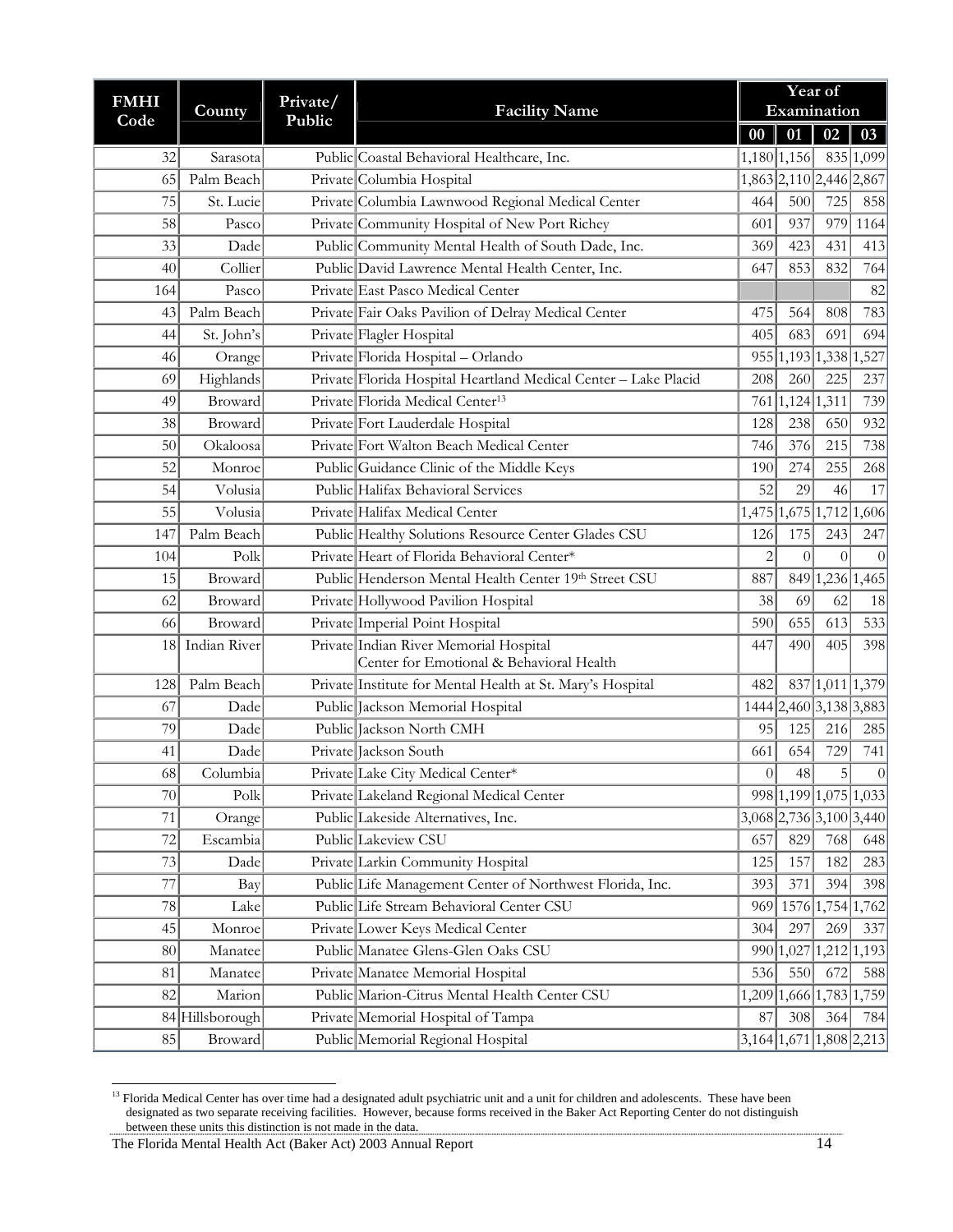| <b>FMHI</b> |                  | Private/ |                                                                 | Year of     |                         |                   |                         |  |
|-------------|------------------|----------|-----------------------------------------------------------------|-------------|-------------------------|-------------------|-------------------------|--|
| Code        | County           | Public   | <b>Facility Name</b>                                            | Examination |                         |                   |                         |  |
|             |                  |          |                                                                 | $\bf{00}$   |                         | $01 \mid 02 \mid$ | 03                      |  |
|             | 87 Hillsborough  |          | Public Mental Health Care, Inc.                                 |             | 2,614 4,355 4,966 4,930 |                   |                         |  |
| 88          | Duval            |          | Public Mental Health Center of Jacksonville CSU                 |             | 1,863 1,490             | 979               | 661                     |  |
| 89          | Duval            |          | Public Mental Health Resource Center                            |             | 1,999 2,887 3,150 3,015 |                   |                         |  |
| 92          | Dade             |          | Private Mercy Hospital, Inc.                                    | 1           | 94                      | 235               | 245                     |  |
| 91          | Alachua          |          | Public Meridian Behavioral Health Care, Inc. - Gainesville      | 755         | 975                     | 1052              | 880                     |  |
| 158         | Columbia         |          | Public Meridian Behavioral Health Care, Inc. - Lake City        | 218         | 336                     | 412               | 444                     |  |
| 161         | Dade             |          | Public Miami Behavioral Health Center                           | 323         | 416                     | 579               | 463                     |  |
| 93          | Dade             |          | Private Miami Children's Hospital                               | 76          | 125                     | 125               | 199                     |  |
| 95          | Pinellas         |          | Private Morton F. Plant Hospital                                |             | 1,614 2,149 2,862 2,892 |                   |                         |  |
| 96          | Dade             |          | Private Mount Sinai Medical Center                              | 84          | 121                     | 98                | 124                     |  |
| 98          | Dade             |          | Public New Horizons Community Mental Health Center              | 131         | 171                     | 186               | 134                     |  |
| 99          | St. Lucie        |          | Public New Horizons of the Treasure Coast, Inc.                 | 982         | 1033                    | 897               | 758                     |  |
| 102         | Dade             |          | Private North Shore Medical Center                              | 231         | 213                     | 250               | 269                     |  |
| 1           | Palm Beach       |          | Public Oakwood Center of the Palm Beaches                       | 1,034       | 912                     |                   | 985 1,205               |  |
| 64          | Clay             |          | Private Orange Park Medical Center                              | 145         | 1                       | 421               | 547                     |  |
| 120         | Seminole         |          | Private Orlando Regional South Seminole Hospital                |             | 1,596 1,723 2,083 2,497 |                   |                         |  |
| 105         | Dade             |          | Private Palmetto General Hospital                               | 349         | 730                     | 978               | 1211                    |  |
| 90          | Osceola          |          | Public Park Place Behavioral Health                             | 560         | 483                     | 447               | 618                     |  |
| 106         | Dade             |          | Private Parkway Regional Medical Center                         | 389         | 507                     | 578               | 625                     |  |
| 107         | Polk             |          | Public Peace River Center for Personal Development CSU          |             | 1,654 1,756 1,925 2,272 |                   |                         |  |
| 108         | Pinellas         |          | Public Personal Enrichment Through Mental Health Services, Inc. |             | 2,687 2,691 3,042 3,242 |                   |                         |  |
| 159         | Charlotte        |          | Private Riverside Behavioral Center                             | 338         | 320                     | 156               | 353                     |  |
| 76          | Lee              |          | Public Ruth Cooper Center, Inc.                                 |             | 1,019 1,297 2,103 2,516 |                   |                         |  |
| 113         | St. Lucie        |          | Private Savannas Hospital                                       |             | 88 1, 234 1, 616 1, 729 |                   |                         |  |
| 114         | Seminole         |          | Public Seminole Community Mental Health Center                  | 620         | 748                     | 547               | 627                     |  |
| 115         | Citrus           |          | Private Seven Rivers Community Hospital*                        | 386         | $\overline{0}$          | $\theta$          | $\overline{0}$          |  |
| 116         | Alachua          |          | Private Shands at Vista                                         | 618         | 782                     | 764               | 866                     |  |
| 117         | Alachua          |          | Private Shands Hospital                                         | 112         | 166                     | 220               | 220                     |  |
| 140         | Duval            |          | Private Shands Medical Center                                   | 74          | 0                       | 0                 | 269                     |  |
| 118         | Palm Beach       |          | Public South County Mental Health Center                        |             |                         |                   | 1,961 1,212 1,960 1,249 |  |
| 121         | Dade             |          | Private South Shore Hospital and Medical Center                 | 106         | 128                     | 134               | 158                     |  |
| 122         | Dade             |          | Private Southern Winds Hospital                                 | 384         | 409                     | 449               | 430                     |  |
| 51          | Hernando         |          | Private Springbrook Hospital                                    |             |                         |                   | 778 1,239 1,132 1,115   |  |
| 123         | Pinellas         |          | Private St. Anthony's Hospital, Inc.                            | 815         | 797                     | 952               | 992                     |  |
| 127         | Hillsborough     |          | Private St. Joseph Hospital                                     |             |                         |                   | 1,063 1,173 1,259 1,594 |  |
| 129         | Duval            |          | Private St. Vincent's Medical Center*                           | 147         | 356                     | $\boldsymbol{0}$  | $\theta$                |  |
| 130         | Pinellas         |          | Private Sun Coast Hospital                                      | 626         | 817                     |                   | 989 1,089               |  |
| 137         | Broward          |          | Private Sunrise Regional Medical Center*                        | 423         | 586                     | 66                | $\theta$                |  |
| 131         | Leon             |          | Private Tallahassee Memorial Behavioral Health Center           | 856         | 997                     | 1,025             | 970                     |  |
|             | 132 Hillsborough |          | Private Tampa General Hospital                                  | 380         | 612                     | 642               | 517                     |  |
| 125         | Duval            |          | Private Ten Broeck Hospital                                     |             | 983 1,082 1,004 1,146   |                   |                         |  |
| 135         | Pasco            |          | Public The Harbor Behavioral Health Care Institute              |             |                         |                   | 2,383 2,124 2,169 2,454 |  |
| 141         | Broward          |          | Private University Pavilion Hospital                            |             |                         |                   | 1,058 1,233 1,182 1,047 |  |
| $\,8\,$     | Pinellas         |          | Private Veteran's Administration Hospital - Bay Pines           | 312         | 300                     | 220               | 278                     |  |

The Florida Mental Health Act (Baker Act) 2003 Annual Report 15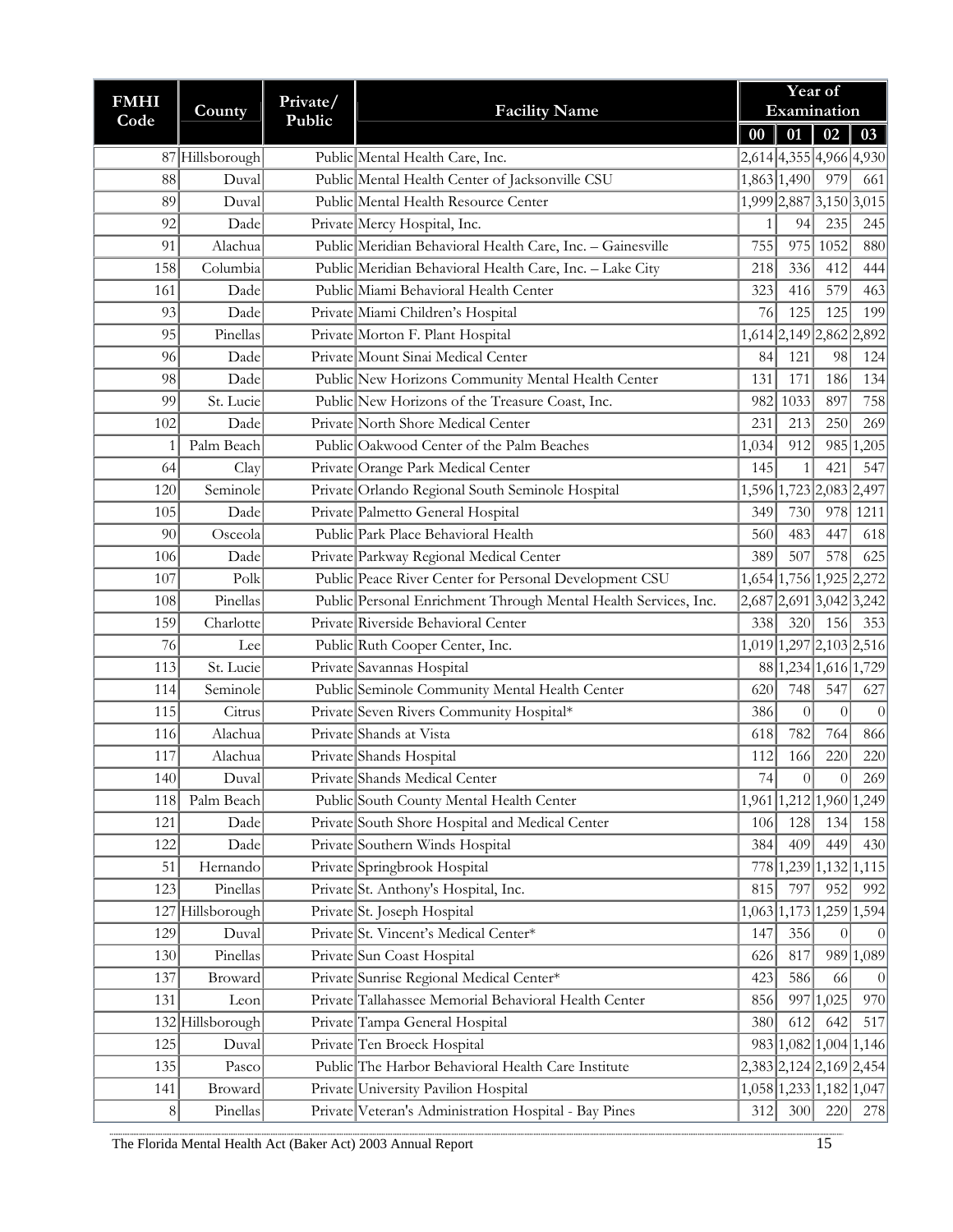| <b>FMHI</b><br>Code | County           | Private/<br>Public | <b>Facility Name</b>                                          |     |     | Year of<br>Examination |                 |
|---------------------|------------------|--------------------|---------------------------------------------------------------|-----|-----|------------------------|-----------------|
|                     |                  |                    |                                                               | 00  | 01  | 02                     | 03              |
| 144                 | Alachua          |                    | Private Veteran's Administration Hospital - Gainesville       |     |     |                        | $\vert 0 \vert$ |
|                     | 143 Hillsborough |                    | Private Veteran's Administration Hospital - Tampa             | 286 | 329 | 153                    | $\vert$ 0       |
| 162                 | Palm Beach       |                    | Private Veteran's Administration Hospital - West Palm Beach   | 37  | 94  | 97                     | 55              |
| 145                 | Santa Rosa       |                    | Public West Florida Community Care Center                     | 216 | 206 | 250                    | 220             |
| 146                 | Escambia         |                    | Private West Florida Regional Medical Center                  | 293 | 336 | 561                    | 731             |
| 160                 | Dade             |                    | Private Westchester General Hospital                          | 74  | -66 | 47                     | 84              |
| 56                  | Dade             |                    | Private Windmoor Healthcare of Miami*                         | 658 | 367 | $\Omega$               | $\vert$ 0       |
| 63                  | Pinellas         |                    | Private Windmoor Hospital of Clearwater                       | 573 | 455 | 439                    | 273             |
| 148                 | Polk             |                    | Private Winter Haven Hospital Center for Psychiatry           | 471 | 507 | 672                    | 648             |
| 149/150             | Orange           |                    | Private Winter Park Pavilion / Winter Park Memorial Hospital* | 319 | 430 | 384                    | $\vert 0 \vert$ |
| 151                 | <b>Brevard</b>   |                    | Private Wuesthoff Memorial Hospital                           | 291 | 583 | 792                    | 961             |